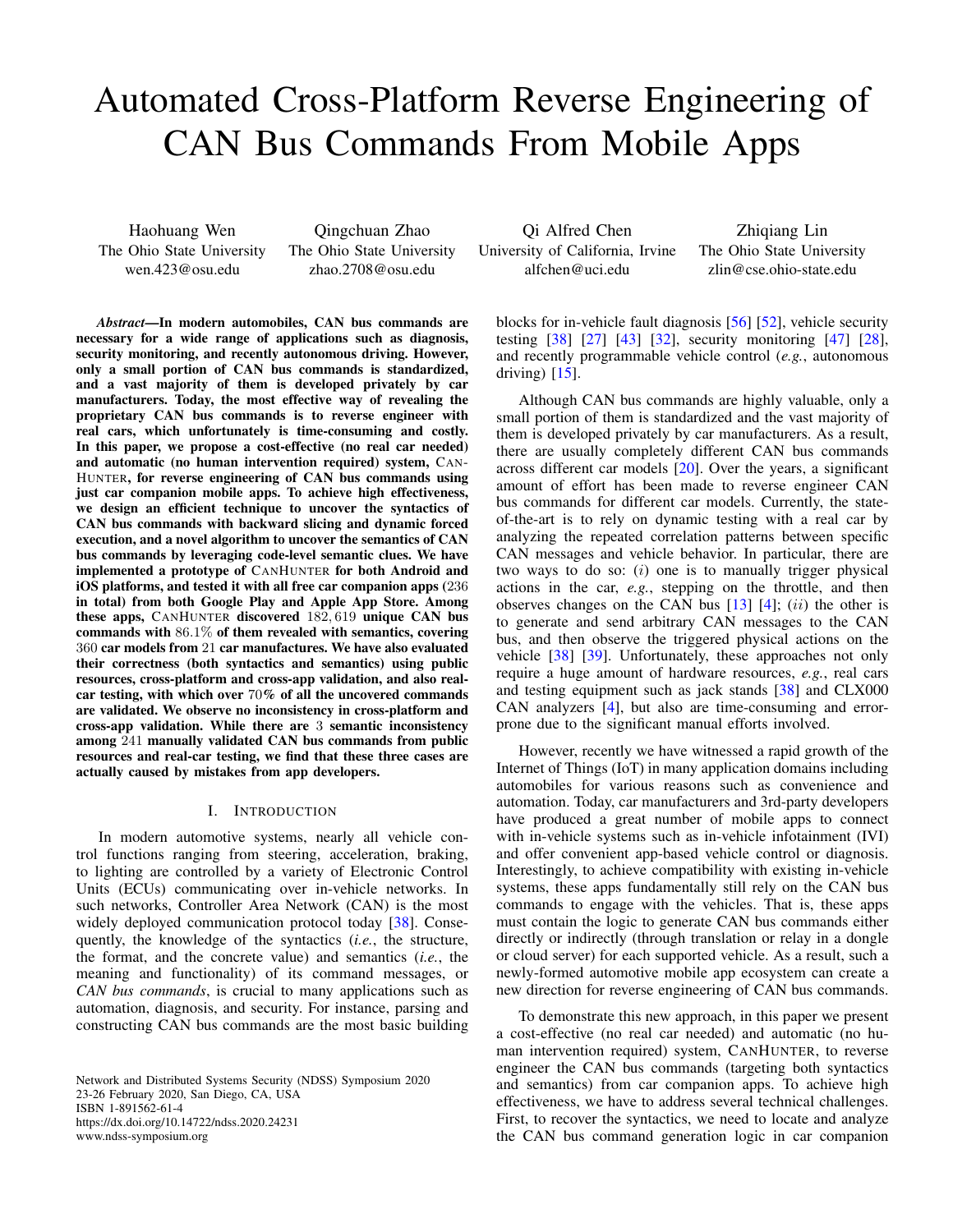apps. However, since there is neither standard guidance nor unified programming interfaces for CAN bus command generation, how to systematically locate this logic is non-trivial. Moreover, even with such logic located, it is unclear how to trigger the generation process without the required execution contexts such as real cars. To overcome these challenges, we use a technique known as backward slicing that starts from the standardized low-level network programming interfaces to locate the generation paths. Meanwhile, based on the insight that these apps typically embed CAN bus commands without requiring sophisticated external input, we adapt dynamic forced execution techniques (*e.g.*, [\[60\]](#page-15-4) [\[36\]](#page-14-9) [\[34\]](#page-14-10)) to forcefully execute the CAN commands generation paths without real cars.

In addition to revealing the syntactics of CAN bus commands, CANHUNTER also focuses on recovering the semantics to facilitate the practical usage of the commands. Prior efforts on protocol semantics recovery rely on either the keywords in the network traces (*e.g.*, [\[57\]](#page-15-5)) or the parameters and execution contexts of well-known APIs (*e.g.*, [\[41\]](#page-14-11) [\[25\]](#page-14-12) [\[24\]](#page-14-13)), and they mostly focus on desktop applications or malware and cannot be directly applied in our targeted domain. Interestingly, we notice that CAN bus commands are often triggered by users when using the mobile apps, and the UI-rich apps must provide clues in their user interfaces (*e.g.*, using an unlock door button to trigger unlock door CAN bus commands). Therefore, by leveraging the semantics clues in the app, we design an app code based semantics recovery algorithm to reveal the semantics of the CAN bus commands.

We have implemented a prototype of CANHUNTER and applied it to test all of the free car companion apps we were aware of from both the official iOS and Android app markets in April 2019. In total, we have 236 apps: 114 for iOS and 122 for Android. Among them, CANHUNTER successfully uncovers 182, 619 unique CAN bus commands, with 157, 296 of them  $(86.1\%)$  uncovered with semantics from 107  $(45.3\%)$  apps: 104 third-party dongle apps and 3 official manufacturer apps. These results cover over 360 popular car models from 21 car manufactures. For the rest 129 (54.7%) apps, CANHUNTER identified indirect vehicle control and monitoring related commands from 87 IVI apps and 22 dongle apps (note that these 109 apps do not directly generate CAN bus commands and instead they rely on cloud servers or dongles to finally generate the real CAN bus commands), and failed in 20 dongle apps due to obfuscation.

To validate the correctness of these reverse-engineered CAN bus commands, we have exhaustively tried all possible methods we could access and afford, including checking with public resources (*e.g.*, those from car hacking forums), cross-platform and cross-app validations, and also real-car testing. With these methods, we were able to successfully validate over 70% of the uncovered commands. Specifically, in cross-platform and cross-app validation, we observe *no inconsistency* in command syntactics and semantics, which implies high effectiveness of CANHUNTER. From public resources and real-car testing, we discover only 3 (1.2% among the 241 manually validated CAN bus commands) false positives in semantics recovery. However, these 3 false positives are actually all caused by mistakes from app developers instead of CANHUNTER. The rationale of why CANHUNTER succeeds, and also the countermeasures against our approach if necessary are also discussed in the paper.

Contributions. The main contributions of this paper are:

- Novel approach. We propose a novel, cost-effective, and automatic cross-platform reverse engineering approach for CAN bus commands through analyzing *only* the companion mobile apps, without using real cars.
- Effective techniques. We design a suite of new and effective techniques that uncover CAN Bus command syntactics with backward slicing and dynamic forced execution, and infer the command semantics with a novel app code based semantics recovery algorithm.
- Implementation and evaluation. We implemented CAN-HUNTER and evaluated it on 236 car companion apps, and discovered 182, 619 unique CAN bus commands in which 86.1% of them are recovered with semantics. We also validate the correctness of over 70% of the recovered CAN bus commands of their syntactics and semantics using public resources, cross-platform and cross-app validations, and real-car testing.

Roadmap. The rest of this paper is organized as follows. We provide the necessary background related to CAN bus commands, automotive mobile apps, and the applications of CAN bus commands in  $\S$ [II.](#page-1-0) Next, we present a running example to illustrate the challenges and insights when reverse engineering the CAN bus commands from mobile apps in §[III.](#page-3-0) Then, we describe the detailed design of CANHUNTER in  $\S$ [IV](#page-4-0) and implementation in  $\S$ [V.](#page-6-0) In  $\S$ [VI,](#page-7-0) we present the detailed evaluation results of the reverse-engineered CAN bus commands, followed by the discussion on the root causes and countermeasures in §[VII.](#page-12-0) We review related works in §[VIII,](#page-13-0) and finally conclude in §[IX.](#page-13-1)

# II. BACKGROUND

# <span id="page-1-0"></span>*A. CAN and CAN Bus Command*

For a modern automobile, there are approximately hundreds of Electronic Control Units (ECUs) responsible for controlling various sub-systems such as steering, acceleration, braking, doors, and windows. To coordinate these sophisticated components, the CAN bus is designed for connecting the ECUs and ensuring that the whole system works properly. Messages that can be understood by all the components inside the network are sent back and forth for communications, which are called CAN bus messages. These messages are formed with a specific standardized structure [\[33\]](#page-14-14), which is presented in [Figure 1.](#page-2-0) Note that the identifier and the command data in the data field altogether determine the function of the message, which are commonly used to identify a CAN bus message. In this paper, we use the term CAN bus command to represent both the syntactics (*i.e.*, identifier and format of a command data) and the semantics (*i.e.*, the human understandable meaning) of a CAN bus message.

The syntactics of a CAN bus command is usually presented as hexadecimal values, including its identifier and data. The identifier can be either 11 or 29 bit referring to the specific ECU that emits the command [\[33\]](#page-14-14). The command data contains various length of bytes ranging from 0 to 8, each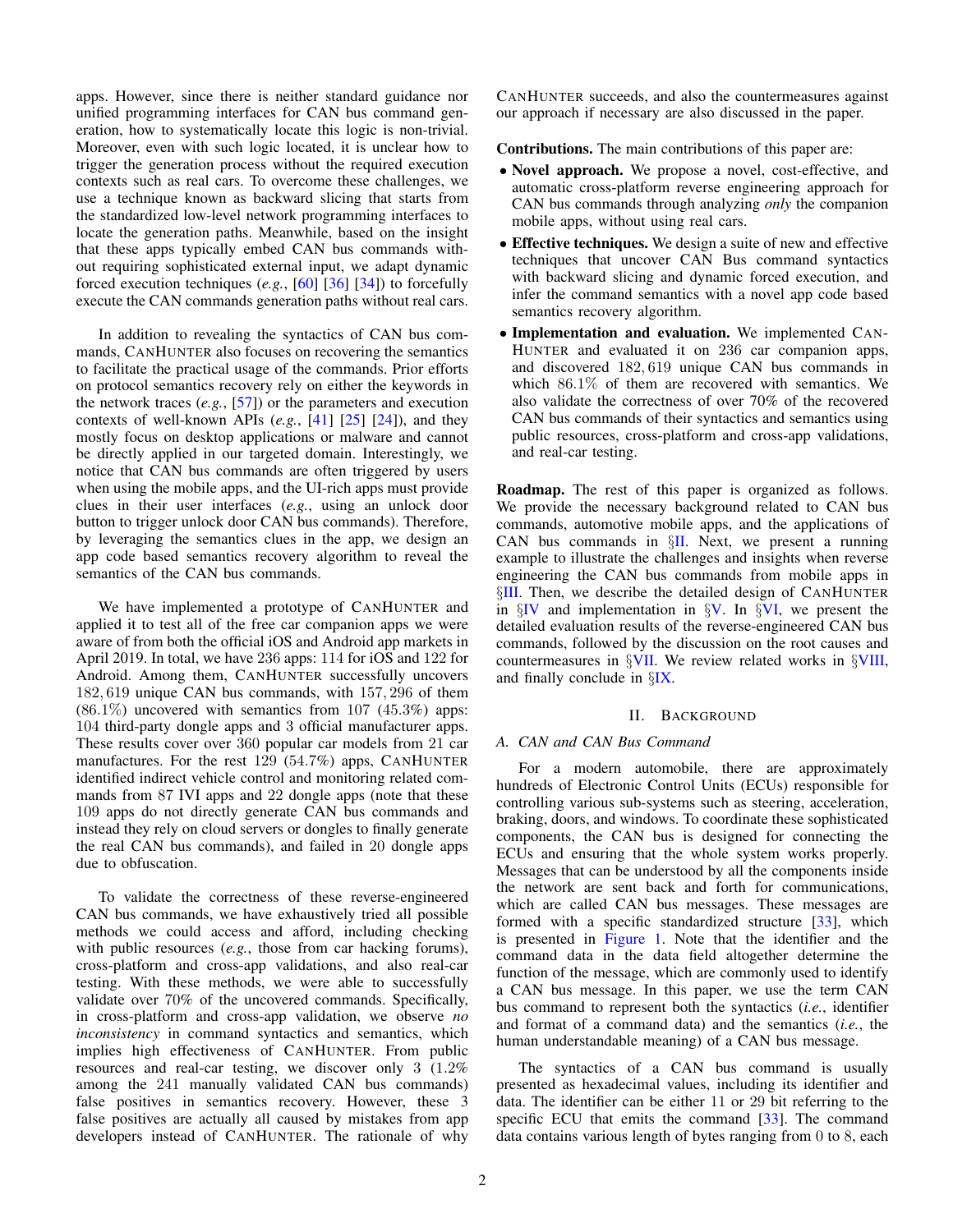<span id="page-2-0"></span>

Fig. 1: The structure of a CAN bus message.

of which stores the parameter of the command. The semantics for CAN bus commands can be generally classified into two categories: (1) *control*, which operates physical components of a vehicle such as unlocking doors and starting the engine, and (2) *diagnosis*, which queries the data of a vehicle such as speed and temperature. For each semantic meaning, there is a one-toone mapping to a CAN bus command. For instance, for Toyota Prius, the CAN bus command identifier "0x750" refers to the main body and " $0x7C4$ " is for the air conditioning.

The specific syntactics and semantics of most of the CAN bus commands are not standardized, and thus they are defined privately by car manufacturers to represent various functions for different car models. This makes CAN bus commands highly diversified, and even different car models of the same brand (*e.g.*, Audi A3 and A4) can often have completely different set of commands. For example, the command identifier "0x3B7" represents engine for BMW E65 but window for BMW E84, according to the validated commands from a car hacking forum [\[20\]](#page-14-5).

## <span id="page-2-2"></span>*B. Automotive Mobile App Ecosystem*

Today, there are many automotive related mobile apps available to consumers. We have investigated car companion apps on popular mobile app markets such as Google Play Store and Apple App Store, and found that they all can be categorized into the following two types according to how they connect to an automobile.

In-Vehicle Infotainment (IVI) apps. This kind of app is developed and authorized by the car makers (*e.g.*, Audi, and Toyota) and is only compatible with specific types of cars. Typically, they offer remote control capabilities such as unlocking doors and starting engines. To interact with the cars, these apps need to connect to the IVI system via either Bluetooth or cellular network. The IVI system itself, as shown in [Figure 2a,](#page-2-1) is widely deployed in most of modern vehicles. The outer interface of an IVI system offers touchscreen for drivers to interact with the cars to play music, navigate and so on, while the other side of it connects to the inner network of the vehicle. To perform remote control functions, IVI apps typically send requests to a remote server on the Internet, *e.g.*, a cloud server, and rely on the server to issue corresponding commands to the vehicle.

OBD-II dongle apps. In addition to car manufactures, some 3rd-party service providers including many auto-insurance companies also develop car companion apps to interact with vehicles through the On Board Diagnostic (OBD-II) port. In general, these OBD-II dongle apps (short as dongle apps) connect to a dongle plugged into the vehicle, and these OBD-II dongles work like wireless sensors connecting to the OBD-II dongle apps via Bluetooth, Wi-Fi, or cellular network and at the same time, directly communicate with the inner CAN

<span id="page-2-1"></span>

Fig. 2: An IVI system and an OBD-II dongle.

of the vehicle [\[59\]](#page-15-6). A typical OBD-II dongle is shown in [Figure 2b.](#page-2-1) There are different types of dongles on the market. Some of them are compatible with different automobiles (*e.g.*, dongles provided by auto-insurance companies), and only provide diagnosis or monitoring functions based on a set of standardized OBD diagnostic protocols. Other ones are designed for specific types of automobiles, offering not only diagnosis capabilities but also remote control functionality. Similar to OBD-II dongles, dongle apps also have different types, with some designed for many different dongles such as DashLink, EOBD-Facile, and AutoDoctor, and others only for specific dongles such as Carly, Carista, and FIXD.

## *C. Applications of CAN Bus Commands*

CAN bus commands are essential to many applications including but not limited to:

- Remote control. CAN bus commands can be used by mobile apps to offer remote vehicle control, which provides great convenience for users to remotely operate their vehicles such as locking doors and closing windows. For example, we find various car companion apps such as Carista, BimmerCode, and OSCC [\[17\]](#page-14-15) that interact with vehicles by sending remote control CAN bus commands.
- Vehicle diagnosis. CAN bus commands are also used for vehicle diagnosis and inspection such as monitoring the status of vehicles including reading parameters like fuel, pressure, and speed. For instance, we have noticed that various apps and dongles are developed for this purpose, including those mentioned in §[II-B.](#page-2-2)
- Security monitoring. CAN bus commands are also widely used in developing CAN bus firewalls (*e.g.*, [\[35\]](#page-14-16) [\[48\]](#page-15-7) [\[47\]](#page-15-3) [\[44\]](#page-15-8) [\[28\]](#page-14-3)), to prevent malicious message from being injected into the CAN bus. Without the knowledge of each specific CAN bus command, the security monitoring system would not work properly.
- Vehicle hacking. Since CAN bus commands are essential for vehicle control and diagnosis, they can be leveraged to perform attacks on automobiles [\[44\]](#page-15-8) [\[45\]](#page-15-9) [\[46\]](#page-15-10). For instance, by injecting the corresponding CAN bus commands to an IVI system, Miller and Valasek [\[46\]](#page-15-10) demonstrated how to shut down the engine of a Jeep Cherokee. Generally, for an attacker with little knowledge about the CAN bus protocol, she could interfere the control of a vehicle by sending random CAN bus messages. However, in order to achieve desired attack consequences on a vehicle, such as shutting down the engine or unlocking doors, one must know the precise CAN bus commands of interest in advance.
- Autonomous driving. CAN bus commands are also crucial for the development of autonomous driving nowadays.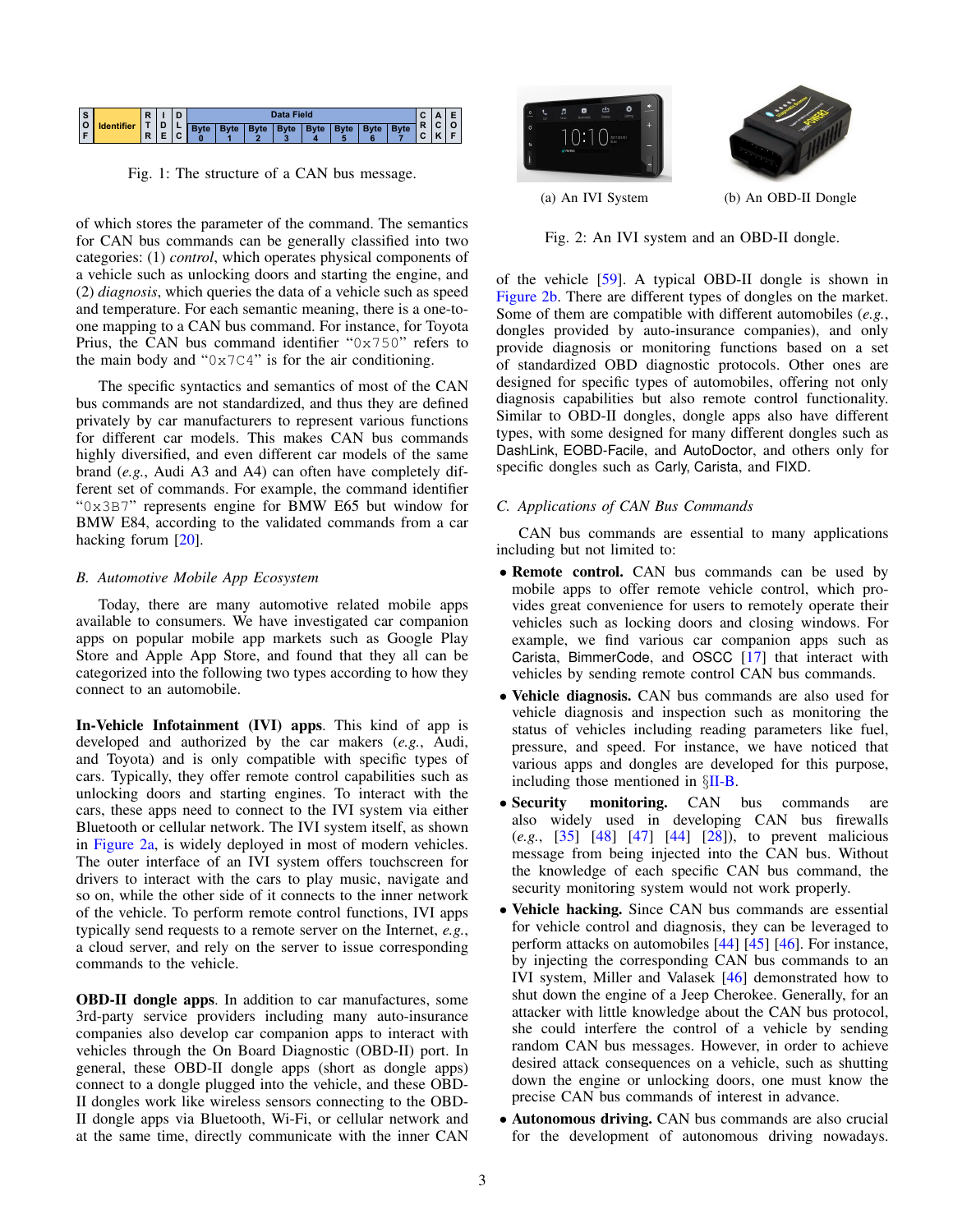We have examined the source code of the three notable autonomous driving software: ApolloAuto [\[2\]](#page-14-17), Autoware [\[7\]](#page-14-18) and Openpilot [\[16\]](#page-14-19). We noticed the only software interface that interacts with the vehicles is the corresponding CAN bus commands, such as braking, steering, acceleration, and checking tire pressure and fuel. Since CAN bus commands are diversified across vehicle models, ApolloAuto [\[2\]](#page-14-17) only supports Lincoln MKZ, and Autoware only supports a few models such as Toyota Prius. At this point, these state-of-the-art autonomous driving software platforms can only support a very limited set of car models, which is partly due to the lack of the knowledge of the CAN bus commands for other car models [\[21\]](#page-14-20).

#### III. OVERVIEW

#### <span id="page-3-0"></span>*A. Running Example*

To understand clearly the challenges we have to address, we present a running example from an iOS dongle app called Carly f.Toyota to show exactly how a CAN bus command is generated and used. This example is illustrated in [Figure 3](#page-3-1) with a piece of decompiled code and also the UI component of the app. In particular, the UI shows a button titled "Engine Controls", which guides users to check the status of the engine control units of the vehicle. To achieve such functionality, the app must send a specific CAN bus command to the vehicle and fetch data from it. When the button is clicked, the control flow goes to the triggering function where a constant string " $0 \times 7E0$ " is initialized (line 4). Then, the string goes through a series of operations and a complete CAN bus command syntactics "7E0 30 00 02" is produced (line 19). Finally, the command is sent to the vehicle through a low-level API writeValue (line 42).

This example helps us better understand how the syntactics and semantics of a CAN bus command can be inferred. Since the CAN bus commands eventually will be captured by a specific network API and sent to the vehicle, we can adopt a known backward slicing algorithm that starts from these lowlevel APIs and traces back to locate the commands. Then we can follow the execution to recover the syntactics of the commands. Interestingly, the semantics and the car model information (if an app supports multiple cars) can also be inferred. In this example, the string "Engine Controls" appears in the text of the UI button (line 14) as well as the argument of function call initWithRequestId("0x7E0", "Engine Control") (line 4). The constant string "Corolla VIII" is also integrated as an argument of function initWithName (line 13), associating the command with the car model Corolla.

#### *B. Technical Challenges*

While the motivating example in [Figure 3](#page-3-1) concretely illustrates the potential of leveraging car companion apps for CAN bus command reverse engineering, how to systemically perform such reverse engineering is still non-trivial. More specifically, we notice there are still three key technical challenges we have to address:

Precise identification of the generation path. For car companion apps, there is neither standard guidance nor unified

<span id="page-3-1"></span>

Fig. 3: A motivating running example illustrating the generation of a CAN Bus command in a dongle app.

programming interfaces for developers to construct a CAN bus command. Thus, each car companion app is actually highly customized in the construction logic due to different coding practices. However, to perform our reverse engineering task, identifying the CAN bus command generation path at the car companion apps code level is a necessary step. As a result, how to design a general and systematic solution for such identification is the first challenge.

Automatic syntactics recovery. After identifying the generation path, the operations along the path need to be executed in order to recover the corresponding CAN bus command syntactics. To perform such a task, a known challenge is automatic preparation of the required execution context, *e.g.*, internal program states such as user account, and external input such as those from user or network [\[42\]](#page-14-21) [\[29\]](#page-14-22). Specific to car companion apps, we find that all the ones we collected (detailed in §[VI\)](#page-7-0) require successful network connections with actual IVI systems or OBD-II dongles before their vehicle control functions can be accessed. In addition, even with network connections, the majority of them is found to require user authentication or vehicle authentication, *e.g.*, by providing a valid VIN number. Since many of these inputs are difficult to obtain without access to actual hardware such as real cars, the context preparation task for car companion apps become difficult to automate.

Automatic semantics recovery. To complete the reverse engineering process, in addition to the CAN bus command syntactics, we also need to extract the associated semantics, *e.g.*, "Engine Controls" in [Figure 3.](#page-3-1) In prior works on protocol semantics recovery (*e.g.*, [\[24\]](#page-14-13) [\[25\]](#page-14-12) [\[57\]](#page-15-5) [\[38\]](#page-14-0)), dynamic network traces are needed in the recovery process. However, without real cars or dongles to generate network traffic, these prior solutions cannot be applied directly to car companion apps. Another possibility is to find out the semantics from the documentations of the vehicle control APIs used in the generation path. However, no such unified programming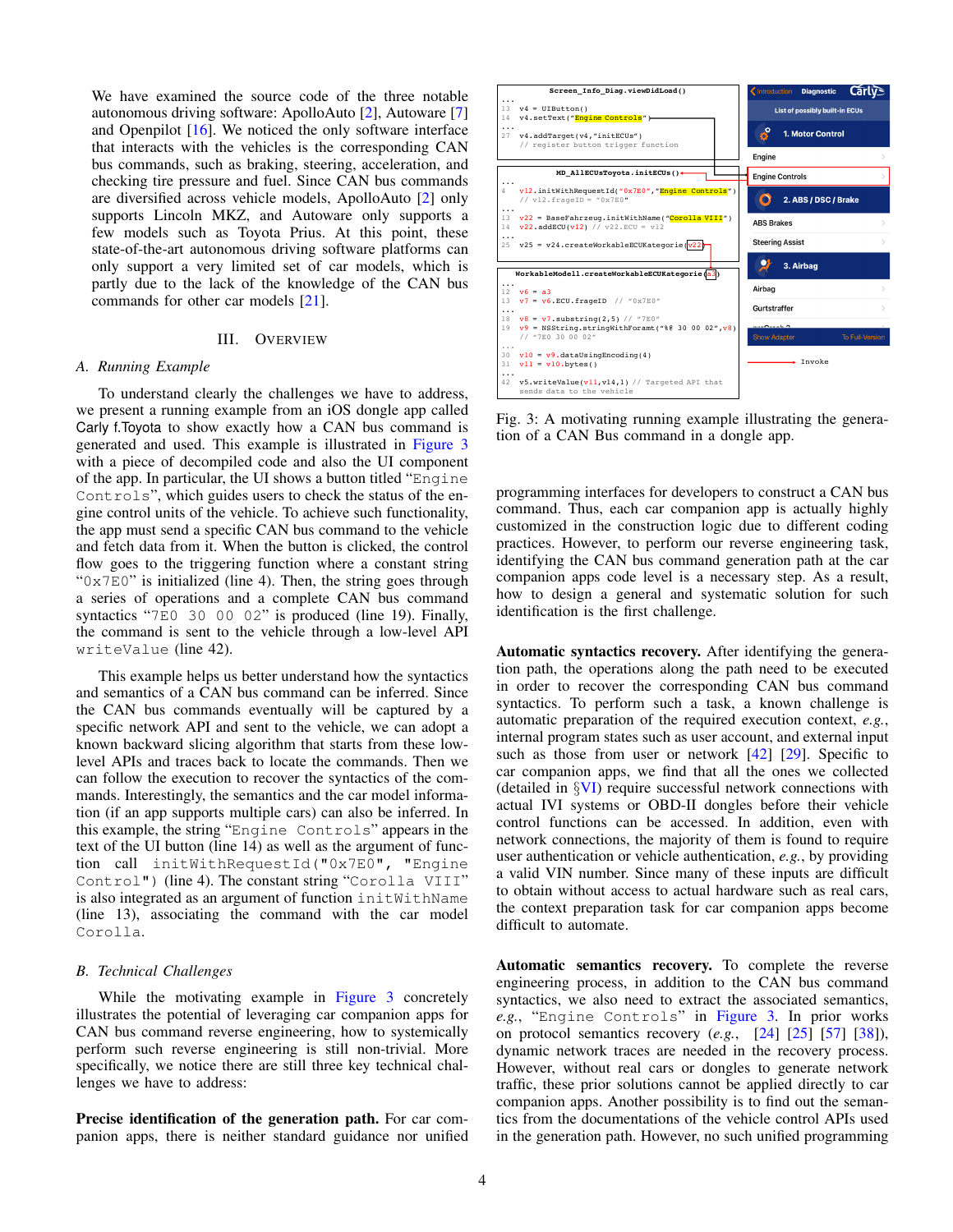interfaces exist today for vehicle control behaviors in car companion apps.

## *C. Key Insights*

Fortunately, in this work we are able to identify the following insights to address each of the challenges described above:

Backward program slicing. To identify CAN bus command generation path, a key insight is that no matter how these commands are generated, a car companion app will always send out them to the vehicles through network interfaces, *e.g.*, WiFi and Bluetooth, by design. Therefore, we can first locate the standardized network APIs and then use a well-known program slicing algorithm to trace backward from these APIs to find all the code-level operations related to the generation of CAN bus commands. Such a backward slicing based technique has been widely in mobile app analysis including our own prior works (*e.g.*, [\[63\]](#page-15-11) [\[64\]](#page-15-12)). Another approach to solve this problem is using forward data flow analysis which starts from UI components and traces to the network sinks. However, the backward slicing approach is preferred for two reasons. First, the backward approach is more precise, since the forward approach explores more program paths including those irrelevant to CAN bus commands generation. Second, the backward approach can discover more CAN bus commands that are not triggered by the UI. For example, as discussed in §[VII,](#page-12-0) many commands we discovered are never used in the app (*e.g.*, some dead code) and are possibly left there for debugging during the app development.

Dynamic forced execution. As described earlier, it is indeed very difficult to prepare the proper execution context of car companion apps, *e.g.*, network connections and user/vehicle authentications. However, we find that the actual construction process of the CAN bus commands is usually independent from external input, after the checking logic of these operational contexts. One such an example is illustrated in [Figure 3.](#page-3-1) This is very likely because CAN bus commands are hex strings and car companion apps can hardly rely on end users to directly enter them, and instead they are embedded in the app code somewhere and rely on human beings to trigger them. Such triggering operations would also not require sophisticated input from users (typically through buttons, lists, and clicks) in mobile apps.

Therefore, this creates a unique opportunity to adopt a widely explored technique called forced execution  $[60]$   $[50]$   $[36]$   $[37]$   $[34]$ , which is designed for brute-force executing certain part of a program without providing concrete inputs or setting proper environment. While this technique normally has limited effectiveness since it does not consider the execution contexts (*e.g.*, the heap has to be properly modeled, otherwise it will often lead to crashes [\[50\]](#page-15-13)), such limitation does not affect our problem due to the independence of CAN bus command generation on external input. Thus, by adapting this technique to our problem context, we can achieve automatic and effective syntactics recovery without any real car or dongle connection.

UI and function argument assisted semantics recovery. Since we cannot directly use existing protocol semantic inference approaches with desktop programs (*e.g.*, [\[24\]](#page-14-13) [\[25\]](#page-14-12) [\[57\]](#page-15-5)), we have to look for potential clues inside the app code for our semantics recovery. Encouragingly, we have identified a few common patterns with semantic information inside the app code. In particular, we find that car companion apps typically contain strings that are visible in the app UI to inform users about the semantic meanings of the vehicle control functions. For example, the CAN bus command generation path is associated with the UI element "Engine Controls" in [Figure 3.](#page-3-1) As such, we can recover the semantics of a given CAN bus command by tracking the association of its generation logic in the app code with the corresponding strings in the UI elements.

In addition, we also find that functions in car companion apps often take both a string parameter and a CAN bus command together in the generation path. For example, at line 4 in [Figure 3,](#page-3-1) where both "0x7E0" and "Engine Control" are passed as parameters to function initWithRequestId. Thus, we can then use an association heuristic to infer the semantic meanings of the generated CAN bus command from this function. In the car companion apps we collected in §[VI,](#page-7-0) we find this type of argument association widely exist (about 30% of the apps that have CAN bus commands), which very likely is implemented for logging and debugging purposes.

Based on these observations, we therefore design a app code based semantics recovery algorithm that analyzes such semantics clues in car companion app code, *e.g.*, from UI elements and function argument associations, to automatically recover semantics of a CAN bus command.

#### *D. Scope and Assumptions*

In this work, we focus on car companion apps from the two mainstream mobile app platforms namely Android and iOS, from their corresponding official app market namely the Google Play Store and the Apple App Store. We assume that these apps are not obfuscated, such that they can be disassembled and decompiled by the state-of-the-art analysis tools such as IDA-Pro [\[14\]](#page-14-24) and Soot [\[19\]](#page-14-25). The implementation of CANHUNTER also assumes car companion apps send out CAN bus commands through Wi-Fi, Bluetooth, and Bluetooth Low Energy (BLE), and thus focuses only on the data transmission APIs of these channels.

#### IV. DESIGN

<span id="page-4-0"></span>The workflow of CANHUNTER is presented in [Figure 4.](#page-5-0) At a high level, CANHUNTER is divided into three components: backward slicing ( $\S$ [IV-A\)](#page-4-1), syntactics recovery ( $\S$ [IV-B\)](#page-6-1), and semantics recovery  $(\S$ [IV-C\)](#page-6-2). It first takes the binary code of a mobile app as input, disassembles and decompiles it, and produces the execution paths through backward slicing of the decompiled code. Then, it uses dynamic forced execution to run the apps with the execution path of interest, from which to uncover both the syntactics and semantics of CAN bus commands. In this section, we present the detailed design of each of these components.

## <span id="page-4-1"></span>*A. Backward Slicing*

Since not all the code in a mobile app contributes to the generation of CAN bus commands, we use backward slicing to identify the code path of our interest such that our analysis can be performed efficiently. Backward slicing needs to begin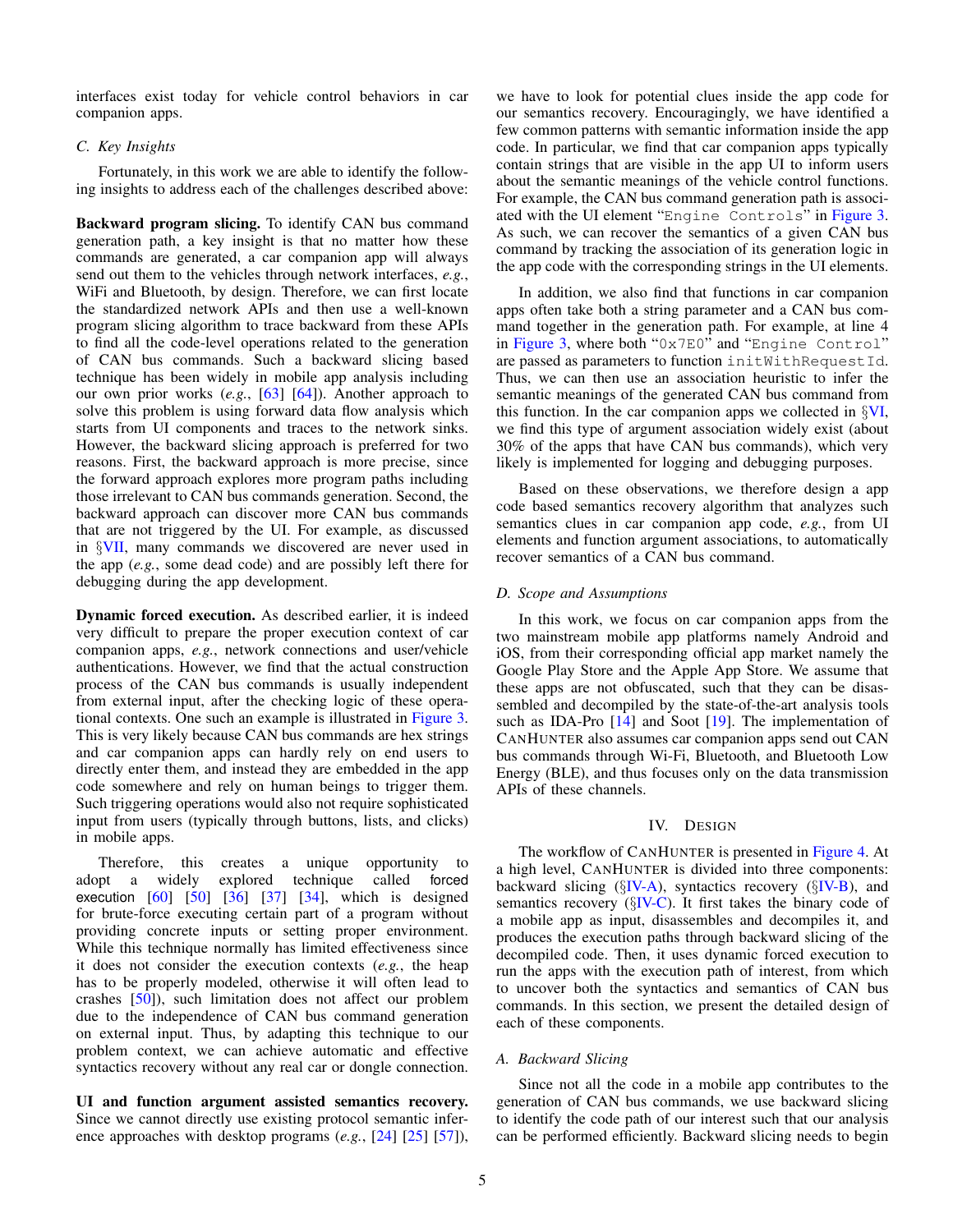<span id="page-5-0"></span>

Fig. 4: Overview of CANHUNTER.

Algorithm 1: Backward slicing

<span id="page-5-8"></span><span id="page-5-7"></span><span id="page-5-6"></span><span id="page-5-5"></span><span id="page-5-3"></span><span id="page-5-2"></span><span id="page-5-1"></span>

<span id="page-5-15"></span><span id="page-5-14"></span><span id="page-5-13"></span><span id="page-5-12"></span><span id="page-5-11"></span><span id="page-5-10"></span><span id="page-5-9"></span><span id="page-5-4"></span>from some low-level interfaces. To identify these entry points, we find that CAN bus commands are usually sent to vehicles from apps through wireless network such as Bluetooth and Wi-Fi which have fixed low-level network APIs. Therefore, the backward slicing algorithm in our targeted domain first identifies these documented interfaces and initializes a set of target variables which carry the data to be sent (*i.e.*, the data-use). Then, it backward iterates the decompiled program statements (examples of such statements are shown in [Figure 3\)](#page-3-1) and produces the execution paths according to how the target variables and their closures are generated (*i.e.*, trace back to the data-definition).

The pesudocode of how CANHUNTER generates the backward slice  $S$  of a function block  $F$  with a given target variable set  $V$  is presented in [algorithm 1.](#page-5-1) The set  $V$  is path-sensitive where each control flow path maintains its own copy of variable set and propagates it backward. Initially, the algorithm takes  $F, V$  and the control flow graph (CFG)  $G$  of  $F$  as input, and sets the slice  $S$  as empty [\(line 2\)](#page-5-2). To begin with, the algorithm backward iterates each statement  $i$  in  $G$ (line  $3-19$ ) and checks if i is a statement affecting the value of any variable in set  $V$  [\(line 4\)](#page-5-5). If so, it is regarded as a relevant statement. For these statements, the algorithm further detects whether  $i$  is a programmer-defined function. If so, the algorithm recursively jumps into it to slice that function and finally appends  $S$  with the returned slice [\(line 5-](#page-5-6)[7\)](#page-5-7). Otherwise,  $i$  is either a standard library function call or a basic operation (*e.g.*, numeric operation or assignment), and the algorithm detects if there is any externally defined variables (*e.g.*, global variables) in  $i$ . If so, it further backward slices the external variable setter functions to find out the data definitions of these variables (line  $9-13$ ). Finally, it records statement i into  $S$ , and removes all target variables in i and adds all other local variables in i into the trace set  $V$  [\(line 14](#page-5-10)[-16\)](#page-5-11).

After the algorithm traverses all the statements in  $G$ , some of the target variables in  $V$  may flow into the previous block. In this case, the algorithm continues to trace them in the callers to see how they are generated (a context-sensitive interprocedural analysis). To achieve this, we first initialize a node containing the current block information including the block name and the program slice  $S$  [\(line 20\)](#page-5-12), and properly set up another target variable set  $V'$  which indicates the target variable locations in each caller [\(line 22\)](#page-5-13). Then a recursive call of itself is invoked on each of the caller  $F'$  with  $V'$  [\(line 23\)](#page-5-14). Eventually, the algorithm produces a node which is marked by the block name  $F$  and its slice  $S$  [\(line 25\)](#page-5-15), which has multiple children nodes returned from the recursive call of the callers  $F'$ . Ultimately, after an initial call on callers of the network API, the algorithm generates all the program slices on the CAN bus command generation paths.

During the slicing, it is important to make sure the resulting program slices do not miss any statements that generate the data of our interest. We therefore consider both data dependence and control dependence in our slicing:

- Data dependency. It is quite a standard procedure to identify the data dependency, based on how data is used and defined. With  $G$  of  $F$ , we backward iterate each statement starting from the statement of our interest: if a variable used belongs to  $V$ , or a variable in  $V$  gets defined, we add it to the target set and the statement into the slice S.
- Control dependency. As our objective is to identify all possible entry points such that our forced execution can exercise them, our algorithm considers control dependencies in order to conservatively include all the possible cases. This process is also quite simple. Specifically, when encountering branches and loops, there are conditions which are relevant to the variables in set  $V$ . As such, we add the condition statement into the slice  $S$ , and all the variables in the loop or branch body are included in V as well.

Execution path generation. The backward slicing generates a tree-based structure including the execution paths of CAN bus commands. Each node of the tree represents a block and contains its program slices. The leaf nodes of the tree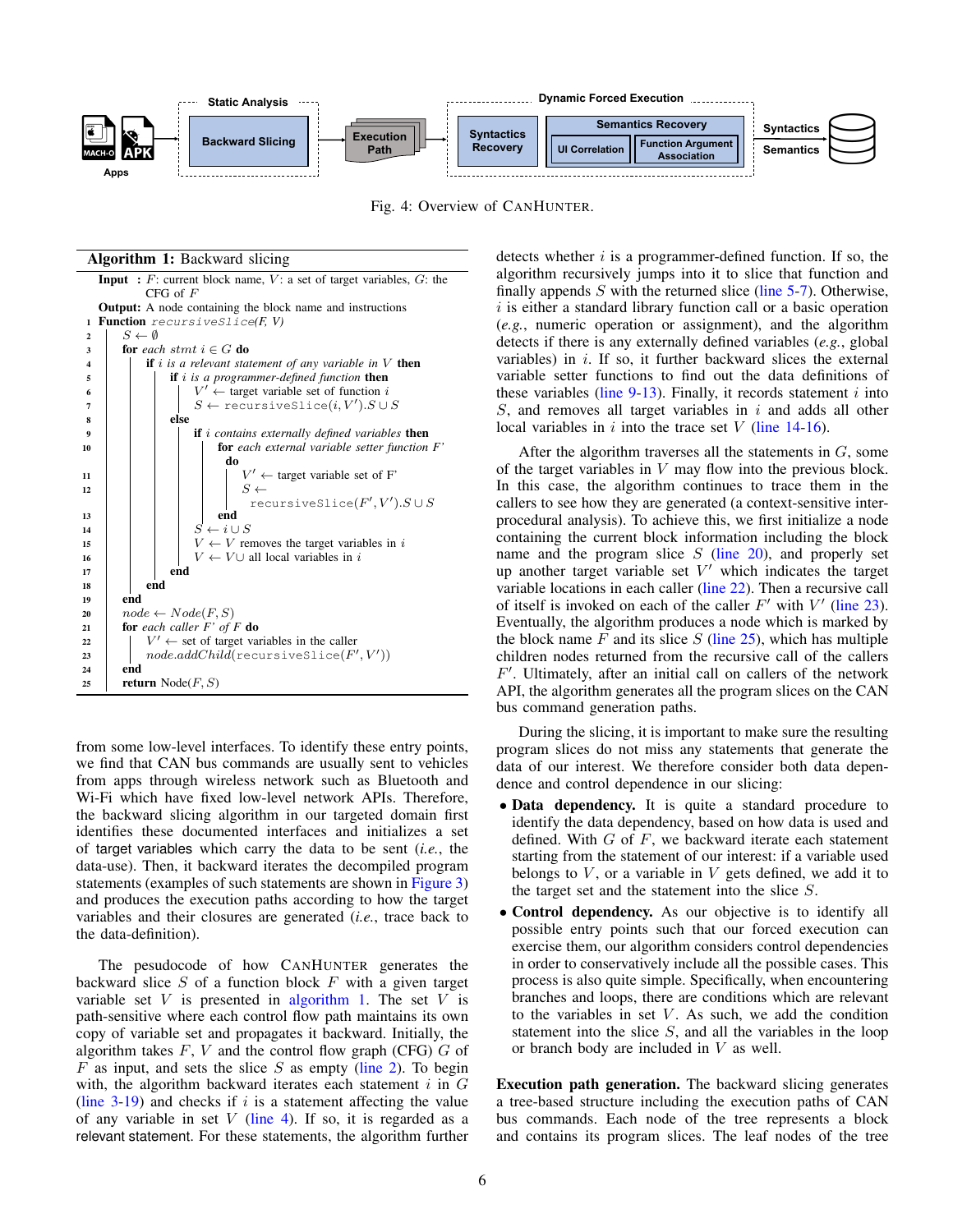represent the blocks where the algorithm terminates, which means the target variables are initialized without introducing extra dependencies. We call the leaf node as execution point where the forced execution starts. The root node of the tree refers to the target low-level network API. From each of the leaf node to the root, there must be a path which generates a message that sends out through a network API. Therefore, we traverse the whole tree from the leaf to the root recursively using depth-first traversal, and construct the execution paths by joining the program slices of each node.

#### <span id="page-6-1"></span>*B. Syntactics Recovery*

The recovery of syntactics is to compute the concrete value of CAN bus commands, which is achieved through forcefully executing the instructions involved in the execution paths. Since the instructions are independent of external inputs, they can be directly executed. Specifically, the execution starts from the leaf nodes of the tree and finally ends in the root. Within each node representing specific blocks, the algorithm executes each instruction based on the order they appear in the slice. The forced execution is performed dynamically on a real mobile device running a car companion app. Each invocation of the network sending APIs generates a CAN bus command through our dynamic forced execution. We log this command and keep its value (which implicitly captures the structure and format) as its syntactics.

We have to note that our design is general and we may identify other non CAN bus commands. For instance, we also observe some AT commands [\[54\]](#page-15-14) that are sent from mobile apps to OBD-II dongles, and some privately defined commands (*e.g.*, human-readable strings or decimal numbers) sent to IVI systems or remote clouds. Fortunately, as we have described in  $\S$ [II,](#page-1-0) a CAN bus command always has a distinct structure [\[33\]](#page-14-14), which thus enables us to easily filter those that are inconsistent with the defined structure.

## <span id="page-6-2"></span>*C. Semantics Recovery*

During the syntactics recovery of CAN bus commands through forced execution, CANHUNTER also infers their semantics and also vehicle model information when available. As discussed in  $\S$ [III,](#page-3-0) there is no accurate way to uncover the semantics of the CAN bus commands, and thus we design a semantics recovery algorithm based on our empirical observations: the semantic meaning of a CAN bus command often appears as a constant string in the app code, and these strings will not be recognized or used by either the OBD-II dongles or the CAN inside the vehicles. The reason for developers to integrate these human-understandable semantics into the car companion apps is to help users associate the CAN bus commands with the related functionalities. As such, our semantics recovery algorithm uses the following two heuristics:  $(i)$  the UI component correlation and *(ii)* function argument association, to infer the semantics of CAN bus commands.

(I) UI component correlation. Users often trigger car related operations with UI components such as buttons in the car companion apps. The texts of the UI components are helpful for guiding them to the specific operations. For instance, a button titled "Reading Speed" triggers a speed reading command sent to the vehicle, and then the app will fetch the data and display it to the user. During backward slicing, the algorithm terminates when it reaches all the data definition points. At this time, the semantics recovery algorithm continues to trace backward from the data definition to find the associated UI elements. Then, CANHUNTER extracts the texts of these elements as the command semantics.

(II) Function argument association. The semantics of the CAN bus commands are also likely to be exposed by function calls with their arguments. For instance, as in the function call initWithRequestId ("0x7E0", "Engine Controls") of [Figure 3,](#page-3-1) the CAN command syntactics "0x7E0" appears together with a constant string "Engine Controls" (the semantics) as an argument. Interestingly, this technique is also useful for recovering car model information. Due to the diversity of CAN bus commands, we notice app developers often integrate car model information as arguments to help themselves distinguish the CAN bus commands from different manufacturers. To infer the model information, we cross-compare the extracted arguments with a pre-built set of all vehicle models. Therefore, when executing a function call instruction, CANHUNTER dynamically extracts the constant string arguments of the function calls associated with the command to infer the semantics and model information.

#### V. IMPLEMENTATION

<span id="page-6-0"></span>We have implemented CANHUNTER<sup>[1](#page-6-3)</sup> for both Android and iOS platforms with 3, 000 and 2, 000 Lines of Code, respectively. In this section, we describe the implementation details on how we identify the target APIs, perform both static analysis and dynamic forced execution, as well as how we handle the native library issue.

Target API identification. To start the backward slicing, we focus on two categories of low-level APIs defined by Google's and Apple's official SDKs, which may take CAN bus commands as parameters. Since car companion apps usually interact with vehicles via wireless network, the first category is the BLE API (setValue in Android and writeValue in iOS). These APIs are provided by the official framework [\[6\]](#page-14-26) [\[3\]](#page-14-27) for developers to implement communication between an app and the peripheral following the BLE standard. Besides BLE, CAN bus commands can also be transmitted through Wi-Fi or Bluetooth Classic. Consequently, the second category of low-level APIs includes the socket APIs such as write for both Android and iOS, and the HTTP APIs such as openConnection for Android, and dataTaskWithRequest for iOS.

Backward slicing. The backward slicing of CANHUNTER is implemented based on IDA-Pro [\[14\]](#page-14-24) and IDAPython (for iOS) as well as Soot [\[19\]](#page-14-25) (for Android), targeting decompiled Soot IR or Objective-C code. As the two of the most popular static analyzers for Android and iOS, they both provide rich APIs for basic program analysis such as decompilation, building call graph, and locating function callers, which allows us to easily perform static backward slicing of the app code to trace the variables from the target APIs. In addition, they support programming language binding so we are able

<span id="page-6-3"></span><sup>&</sup>lt;sup>1</sup>The source code is available at https://github.[com/OSUSecLab/CANHunter](https://github.com/OSUSecLab/CANHunter)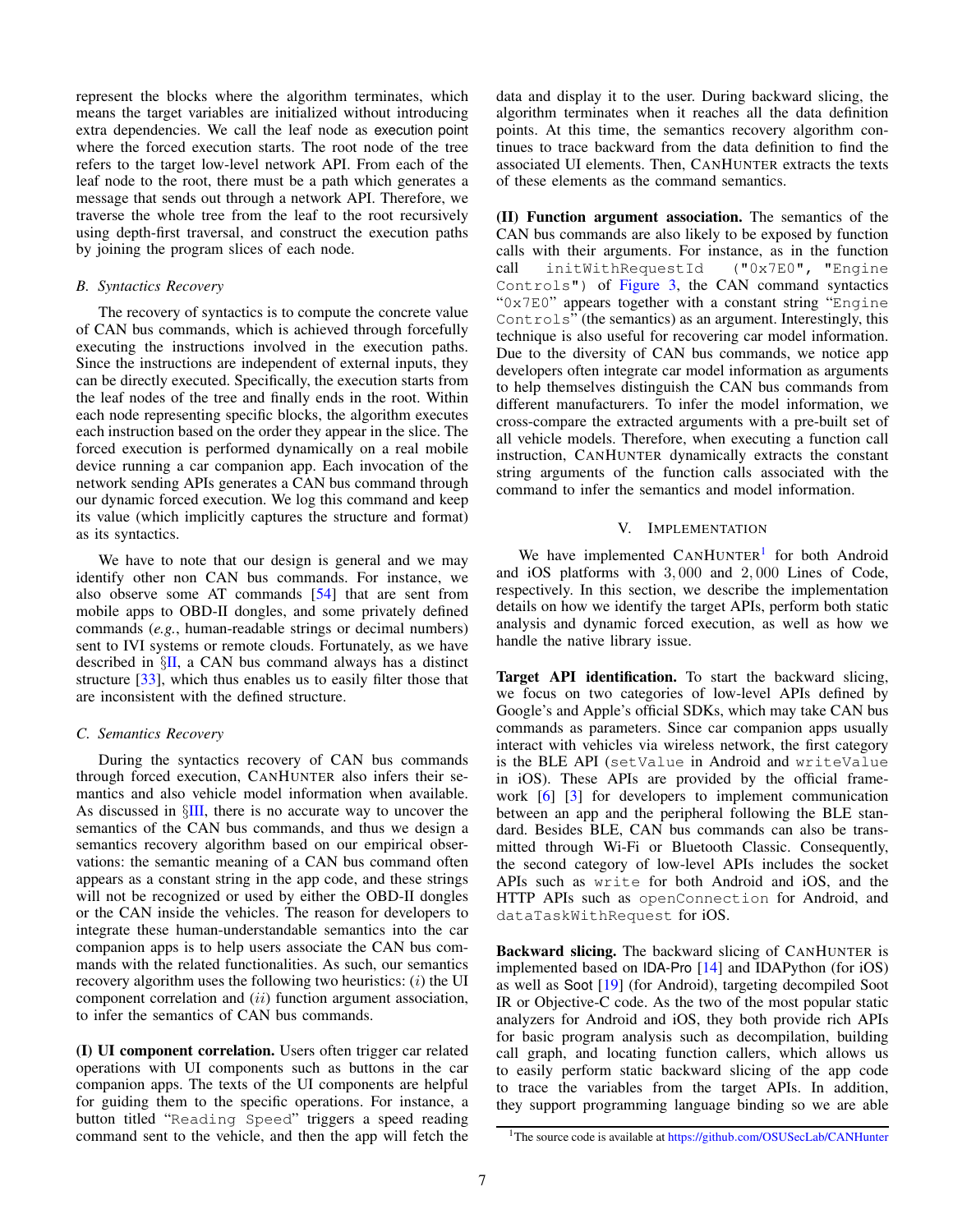to develop scripts based on Java and Python to automate the static analysis. Furthermore, we also implemented multithreading to analyze various executables simultaneously, which significantly accelerates the reverse engineering process.

Dynamic forced execution. The implementation of forced execution is based on Cycript [\[8\]](#page-14-28) and Frida [\[12\]](#page-14-29) which are dynamic code instrumentation toolkits compatible with various platforms including Android and iOS. They provide JavaScript interfaces that allow us to dynamically execute the instructions instead of implementing the execution process by ourselves. To achieve automatic execution, we use the Python binding to automatically load each instruction in the execution path and generate a snippet that is injected into the running app to execute these instructions. The environment is set up by connecting our PC to an Android device or a jail-broken iPhone through SSH and hooking the running app process.

The dynamic forced execution may lead to abnormal behaviours and even crashes. Therefore, we added exception handling rules to make sure it can automate without human intervention. When the app crashes or does not respond, CANHUNTER restarts the app and retries the instruction when a timeout limit is reached. Our implement of the exception handling is also based on Frida, which enables CANHUNTER to automate the operations on the attached process without any human intervention.

Handling native libraries. It is common for developers to integrate native libraries in their apps due to its convenience for developing cross-platform apps. A typical example is the .so library written in C/C++. In addition, since these libraries are more difficult to reverse engineer, developers can hide important code and data in them. However, with such native libraries used in apps, CANHUNTER is not able to directly construct a complete function call graph when tracing back to the UI components to recover the semantics of the CAN bus commands. Therefore, we designed a solution which enabled CANHUNTER to successfully recover the semantics of over 50% of all the commands. Specifically, we have to address two additional challenges when using disassemblers in IDA Pro to statically disassemble and analyze the native binaries in both Android and iOS platforms.

- Locating callers of virtual functions. In the native binaries, the invocation of a virtual function is through referencing the virtual function pointer in its virtual function table. To achieve this, the assembly code first loads the address of the virtual function table, and computes the virtual function address by adding an offset value. Therefore, the caller of a virtual function cannot be directly inferred. To solve this issue, CANHUNTER starts by finding the virtual function table address based on the virtual function pointer, and then it scans through all the references of the table address and checks which virtual function is called to eventually locate the actual caller of the virtual function.
- Associating the native code with the app code. For iOS apps, the native code is mixed with the Objective-C code so their association can be explicitly inferred in the same binary. However, for the Android apps, the Java byte code and the libraries are separated, and the invocation of native functions is through the Java Native Interface (JNI) from the Native Development Kit (NDK) [\[1\]](#page-14-30). In this circumstance,

<span id="page-7-1"></span>

|                                         | # Total | # Diagnostic App $(\%)$ | # IVI App $(\%)$ |
|-----------------------------------------|---------|-------------------------|------------------|
| Android                                 | 122     | 74 (60.7%)              | 48 (39.3%)       |
| iOS                                     | 114     | 72 (63.2%)              | 42 (36.8%)       |
| Total<br>(Android $\cup$ iOS)           | 236     | 146 (61.9%)             | $90(38.1\%)$     |
| Overlapped apps<br>(Android $\cap$ iOS) | 79      | 38 $(48.1\%)$           | 41 (51.9%)       |

TABLE I: Distribution of collected car companion apps.

CANHUNTER recognizes the native functions in Java byte code and associates them with the related ones in the native code according to the function signatures. Afterwards, CANHUNTER constructs the function call graph of the native binaries and then associates the native functions with the app code, which thus establishes a complete call graph.

## VI. EVALUATION

## <span id="page-7-0"></span>*A. Experiment Setup*

Car companion app collection. To perform our evaluation, we have crawled all of the free vehicle related apps we were aware of from both the official Apple App Store and Google Play Store in April 2019. Specifically, we used a crawler to start from some known keywords (such as OBD-II, IVI, and vehicle mobile apps) and exhaustively collect apps from the relevant app pages. Then, we manually confirmed each crawled app to make sure they are vehicle related (for instance, we can further filter those dongle manual apps that never interact with a vehicle, or general dongle terminal apps that just provide a terminal for expert users), and meanwhile classify them according to the types described in  $\S$ [II.](#page-1-0) In total, we eventually collected 122 and 114 car companion apps from Android and iOS platform respectively, including 146 dongle apps and 90 IVI apps. [Table I](#page-7-1) shows the distribution of these apps. Note that there were also 71 paid apps on both app markets, but we did not collect them due to our budget constraints.

Experiment environment. We ran the static analysis with the 236 tested apps on a 10.14 MacOS MacBook Pro with six Intel Core i7 CPU and 16GB RAM as well as a Linux server running Ubuntu 16.04 equipped by twelve Intel Core i7-8700 CPUs and 32 GB RAM. The dynamic forced execution is performed on a Google Nexus 4 with Android 7.0, as well as a jail-broken iPhone 6 with iOS 10.3.3.

## *B. Experiment Result*

In total, CANHUNTER discovered 182, 619 CAN bus com-mands<sup>[2](#page-7-2)</sup> from 107 out of the 236 apps we tested. Among them, 157, 296 commands (86.1%) are recovered with semantics. Although not all the commands are recovered with semantics, we would like to emphasize that *the automatic syntactics recovery provided by* CANHUNTER *is already useful* since it can accelerate the reverse engineering process compared to existing approaches that rely on manual efforts or fuzzing to construct CAN bus commands in real car testing [\[13\]](#page-14-6) [\[38\]](#page-14-0). Note that CANHUNTER also discovered standardized CAN bus commands called OBD PIDs [\[53\]](#page-15-15) which are for diagnostic purposes and are ubiquitous in the diagnostic apps. Since these

<span id="page-7-2"></span><sup>&</sup>lt;sup>2</sup>The reverse engineered commands are also available at [https://github](https://github.com/OSUSecLab/CANHunter).com/ [OSUSecLab/CANHunter.](https://github.com/OSUSecLab/CANHunter)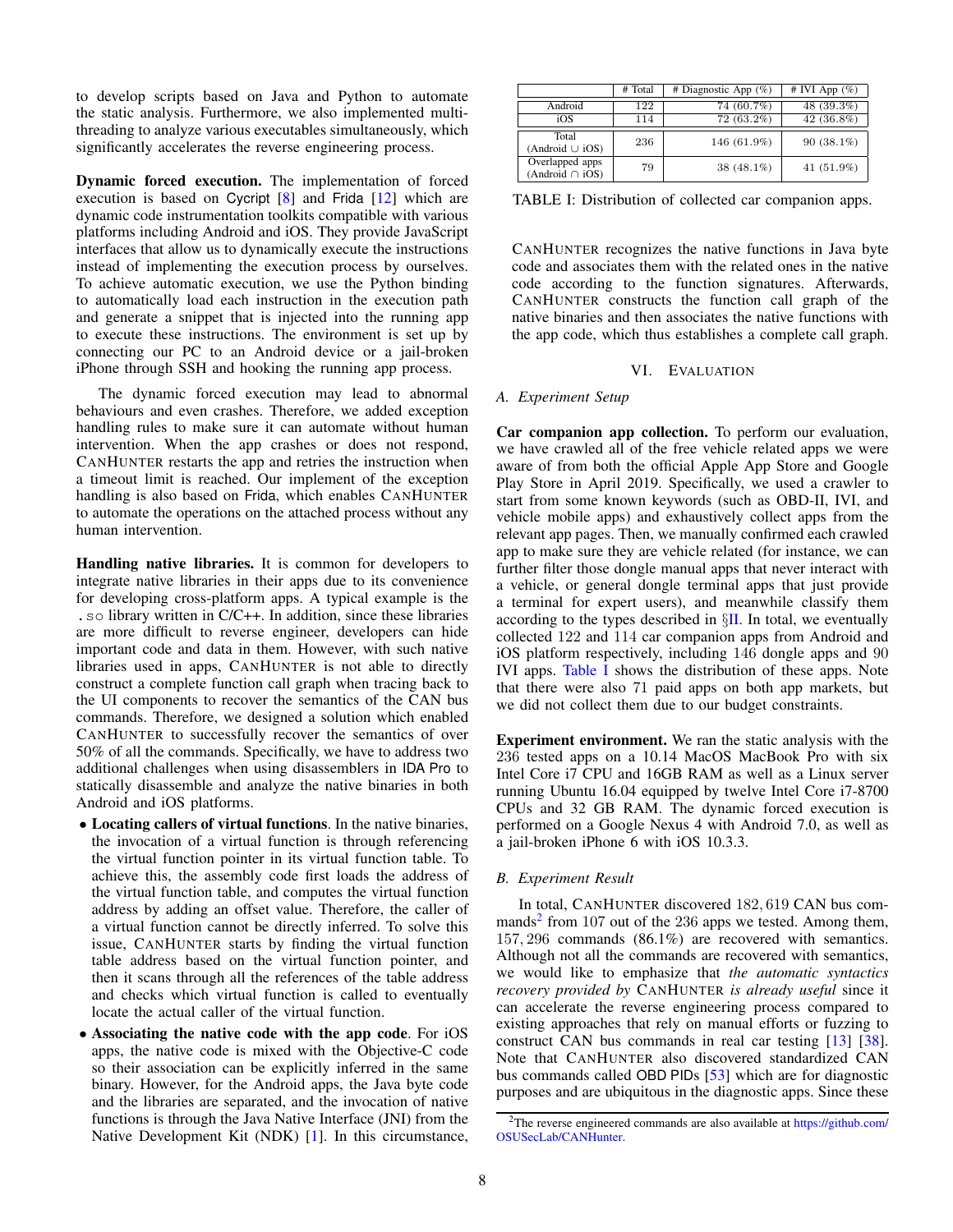<span id="page-8-0"></span>

|                    |                |                |                |                |                |              |              |              |             |                | <b>Backward Slicing</b> |          |                |                  | <b>Forced Execution</b> |                |              | <b>Semantics Recovery</b> |            |              |
|--------------------|----------------|----------------|----------------|----------------|----------------|--------------|--------------|--------------|-------------|----------------|-------------------------|----------|----------------|------------------|-------------------------|----------------|--------------|---------------------------|------------|--------------|
| App Name           |                | Size           | # Commands     |                | Car Model      |              |              | Semantics    |             | Slicing        |                         |          |                | Execution        |                         | # Instr.       |              | By UI                     |            | By Function  |
|                    |                | (MB)           |                |                | Recovered      |              |              | Recovered    | Cost(s)     |                | # Branches              |          |                | Cost(m)          |                         |                |              | $\%$                      | Argument % |              |
| Dongle apps:       |                |                |                |                |                |              |              |              |             |                |                         |          |                |                  |                         |                |              |                           |            |              |
| Carista            | 12             | 8              | 105,198        | 105,198        | 100%           | 100%         | 100%         | 100%         | 343         | 729            | 105,301                 | 105.301  | 71             | 78               | 257,673                 | 257,673        | 26%          | 26%                       | 74%        | 74%          |
| Carly for VAG      | 58             | 18             | 18,627         | 16,402         | 44%            | 66%          | 61%          | 56%          | 153         | 512            | 19,236                  | 17,638   | 31             | 28               | 112.313                 | 105.137        | 100%         | 10%                       | $\Omega$   | 90%          |
| Carly for BMW      | 67             | 38             | 14.377         | 16,427         | 100%           | 100%         | 100%         | 100%         | 125         | 502            | 15,132                  | 18,898   | 27             | 29               | 97.354                  | 113,494        | 100%         | $\Omega$                  | $\theta$   | 100%         |
| Carly for Toyota   | 50             | 19             | 5.305          | 39             | 100%           | 99%          | 100%         | 100%         | 64          | 235            | 6.405                   | 706      | $\overline{7}$ | 11               | 23,741                  | 4.034          | 100%         | 100%                      | $\Omega$   | $\Omega$     |
| Carly for Renault  | 47             | 18             | 5,199          | 1,255          | 100%           | 96%          | $\Omega$     | 3.5%         | 50          | 197            | 5,284                   | 1,384    | 8              | 15               | 30,189                  | 5,557          | $\Omega$     | 100%                      | $\Omega$   | $\Omega$     |
| Carly for Mercedes | 51             | 20             | 7,921          | 1,698          | 82%            | 79%          | 100%         | 100%         | 88          | 203            | 8,021                   | 1.704    | 9              | 14               | 32,437                  | 4,878          | $\Omega$     | $\Omega$                  | 100%       | 100%         |
| Carly for Porsche  | 46             | 18             | 1.963          | 278            | 100%           | 97%          | $\Omega$     | $\mathbf{0}$ | 17          | 155            | 2,122                   | 384      |                | $\overline{4}$   | 4,234                   | 1,521          | $\Omega$     | $\Omega$                  | $\theta$   | $\theta$     |
| <b>BimmerCode</b>  | $\overline{4}$ | 2              | $\Omega$       | 42             | $\theta$       | 100%         | $\mathbf{0}$ | 100%         | 4           | 15             | 20                      | 90       | $\Omega$       | 3                | 78                      | 986            | $\Omega$     | 100%                      | $\Omega$   | $\theta$     |
| BlueDriver         | 24             | 8              | 304            | 304            | 100%           | 100%         | 100%         | 100%         | 27          | 64             | 313                     | 313      |                | $\overline{4}$   | 1,245                   | 1,360          | 100%         | 100%                      | $\Omega$   | $\Omega$     |
| CarVantage         | 87             | 15             | 41             | 41             | $\theta$       | $\Omega$     | $\Omega$     | $\mathbf{0}$ | 21          | 24             | 45                      | 45       |                |                  | 48                      | $\theta$       | $\Omega$     | $\Omega$                  | $\Omega$   | $\theta$     |
| <b>ANCEL</b>       | 26             | 3.7            |                | 16             | $\theta$       | $\Omega$     | $\Omega$     | 94%          | 14          | 11             | 41                      | 34       |                |                  | 101                     | 292            | $\Omega$     | 60%                       | $\Omega$   | 40%          |
| <b>CHIPOBD</b>     | 10             | 3              | $\Omega$       | 29             | $\Omega$       | $\Omega$     | $\Omega$     | 76%          |             | 19             | $\Omega$                | 70       | $\Omega$       | 3                | $\theta$                | 1.004          | $\Omega$     | $\Omega$                  | $\Omega$   | 100%         |
| Dr.OBD             | 4              | 2              | $\Omega$       | $\overline{2}$ | $\Omega$       | $\Omega$     | $\Omega$     | 100%         | $\Omega$    | $\overline{c}$ | $\Omega$                | 23       | $\Omega$       | 1                | $\Omega$                | 328            | $\Omega$     | $\Omega$                  | $\Omega$   | 100%         |
| inCarDoc           | 15             | 18             | 160            | 160            | $\Omega$       | $\Omega$     | $\Omega$     | 100%         | 39          | 50             | 251                     | 251      |                | 7                | 2,555                   | 2,273          | 100%         | 100%                      | $\Omega$   | $\Omega$     |
| iOBD2              | 57             | 5              | 5.007          | 218            | $\Omega$       | 57%          | 100%         | 100%         | 47          | 84             | 5.034                   | 240      | 3              | 5                | 12,304                  | 1,684          | $\Omega$     | 4%                        | $\Omega$   | 96%          |
| Kiwi OBD           |                | $\overline{4}$ | 220            | 6              | $\Omega$       | $\mathbf{0}$ | 100%         | 100%         | 23          | 20             | 227                     | 227      |                | 1                | 252                     | 260            | 100%         | 100%                      | $\Omega$   | $\Omega$     |
| <b>MOSX</b>        | 6              | 6              | 13             | $\overline{4}$ | $\Omega$       | $\Omega$     | 100%         | $\Omega$     | $\mathbf Q$ | 9              | 71                      | 25       |                |                  | 280                     | 127            | 100%         | 100%                      | $\Omega$   | $\Omega$     |
| <b>OBDPlus</b>     | 8              | 18             | $\Omega$       | 24             | $\Omega$       | $\Omega$     | $\Omega$     | 100%         |             | 22             | $\Omega$                | 92       | $\Omega$       |                  | $\Omega$                | 558            | $\Omega$     | $\Omega$                  | $\Omega$   | 100%         |
| <b>OBD</b> Mate    | 34             | $\overline{4}$ |                | 11             | $\Omega$       | $\Omega$     | $\Omega$     | 100%         | 17          | 11             | 42                      | 34       | 3              |                  | 104                     | 29             | $\Omega$     | 55%                       | $\Omega$   | 45%          |
| SekurTrack OBD     | 5              | $\overline{c}$ | 10             | 18             | $\Omega$       | $\mathbf{0}$ | 100%         | 100%         | 13          | 11             | 57                      | 46       |                |                  | 765                     | 410            | 100%         | 100%                      | $\Omega$   | $\Omega$     |
| Spinn              | 26             | 6              | $\Omega$       | 32             | $\Omega$       | $\Omega$     | $\Omega$     | 32%          | $\Omega$    | 11             | $\Omega$                | 14       | $\Omega$       |                  | $\Omega$                | 60             | $\Omega$     | $\Omega$                  | $\Omega$   | 100%         |
| Engie              | 28             | 11             | 144            | 68             | $\Omega$       | $\Omega$     | 100%         | 100%         | 40          | 30             | 98                      | 15       |                | 1                | 1,540                   | 170            | 100%         | 100%                      | $\Omega$   | $\Omega$     |
| Easy OBD           | 3              |                | 28             | 5              | $\Omega$       | $\Omega$     | 100%         | 82%          | 13          | 10             | 50                      | 18       |                | 1                | 542                     | 108            | 100%         | 100%                      | $\Omega$   | $\theta$     |
| Savy Driver        | 65             | 21             | 15             | $\Omega$       | $\Omega$       | $\Omega$     | $\Omega$     | $\Omega$     | 22          | 1              | 227                     | 1        |                | $\mathbf{0}$     | 1.040                   | $\overline{c}$ | $\Omega$     | $\Omega$                  | $\Omega$   | $\mathbf{0}$ |
| DashLink           | 44             | 28             | 5              | $\Omega$       | $\Omega$       | $\Omega$     | 100%         | $\Omega$     | 107         |                | 9                       | 4        | $\overline{c}$ | $\mathbf{0}$     | 2,361                   | 11             | 60%          | $\Omega$                  | 40%        | $\mathbf{0}$ |
| Car Scanner        | 51             | 31             | 4              | $\Omega$       | $\Omega$       | $\Omega$     | $\Omega$     | $\Omega$     | 43          |                | 14                      |          |                | $\Omega$         | 386                     | $\overline{2}$ | $\Omega$     | $\Omega$                  | $\Omega$   | $\mathbf{0}$ |
| DashCommand        | 8              | 47             | 3              | $\theta$       | $\Omega$       | 0            | 33%          | $\mathbf{0}$ | 8           |                | 112                     | 4        |                | $\mathbf{0}$     | 195                     | 11             | 100%         | $\Omega$                  | $\Omega$   | $\mathbf{0}$ |
| SekurLot           | 8              | 2              | $\overline{2}$ | $\Omega$       | $\Omega$       | 0            | 50%          | $\Omega$     |             | $\Omega$       | 52                      | $\Omega$ |                | $\Omega$         | 121                     | $\Omega$       | 100%         | $\Omega$                  | $\Omega$   | $\theta$     |
| IVI apps:          |                |                |                |                |                |              |              |              |             |                |                         |          |                |                  |                         |                |              |                           |            |              |
| HondaLink          | 49             | 8              | $\mathbf{0}$   | 52             | $\theta$       | 100%         | $\theta$     | 100%         | 14          | 19             | 108                     | 83       | $\Omega$       | 2                | 2504                    | 716            | $\mathbf{0}$ | $\mathbf{0}$              | $\theta$   | 100%         |
| HondaLink Aha      | 12             | 5              | $\Omega$       | 52             | $\overline{0}$ | 100%         | $\mathbf{0}$ | 100%         | 23          | 14             | 60                      | 80       | $\Omega$       | $\boldsymbol{2}$ | 278                     | 666            | $\Omega$     | $\theta$                  | $\Omega$   | 100%         |
| Land Rover Comfort | 21             | 3              | $\Omega$       | 19             | $\Omega$       | 100%         | $\Omega$     | 100%         | 18          | 11             | 183                     | 98       |                |                  | 1058                    | 106            | $\Omega$     | $\Omega$                  | $\Omega$   | 100%         |

TABLE II: Experiment results from CANHUNTER for the car companion apps available on both Android and iOS platforms (overlapped apps that have CAN bus commands). Numbers on the left are for for Android and on the right are for iOS.

commands are well-documented and have distinct features with reserved identifiers, we are able to distinguish them from the non-standardized CAN bus commands. Overall, these documented OBD PIDs take up approximately 15% of our results, while the rest 85% are customized CAN bus commands.

Among the 107 car companion apps that have CAN bus commands recovered by CANHUNTER, interestingly 49 of them exist in both Android and iOS platforms (with the same app name). The distribution of the reverse-engineered CAN bus commands from these car companion apps is presented in [Table II,](#page-8-0) which summarizes the statistics of CAN bus command syntactics and semantics recovered from each app, as well as the detailed intermediate running statistics including the cost of backward slicing, dynamic forced execution, and the total number of branches and instructions. For the remaining 58 apps that are available on only one of the Android and iOS platforms, their results are presented in [Table III.](#page-9-0)

<span id="page-8-1"></span>*1)* Result Characteristics by App Categories: Among the 107 car companion apps that expose CAN bus commands, only 3 of them are IVI apps while the other 104 are dongle apps. There are some interesting findings on these apps described as follows:

IVI apps. The 90 IVI apps in our experiment indeed provide remote vehicle control functions, but we find that CANHUNTER produced CAN bus commands from only 3 of them. For these three apps, we discover that their developers accidentally integrate the CAN bus commands into the apps, because these commands in fact can never be triggered and sent out from the app, though CANHUNTER is able to find them from the network APIs. We further investigated all other IVI apps and find that this is actually not due to the false negatives of our system. In fact, the IVI apps do not directly generate CAN bus commands for the supported control functions on the app side, but rely on a third entity to interpret the requests to CAN bus commands. Particularly, a majority of them is found to first send the control commands, usually in the form of constant strings such as "UNLOCK" for door unlocking, to a cloud server, and rely on the connection between the cloud server and the vehicle to control it. In this paper, we call this type of commands *interpreted commands*. Among the 90 IVI apps, we found that 82 (91.1%) of them adopt this design. For car companion apps with such a design, it is impossible to recover CAN bus commands directly by only analyzing the mobile apps without using the actual cars or at least the actual IVI units. For the rest 8 IVI apps, CANHUNTER did not detect any obvious interpreted string commands and instead detected the URLs for each particular type of commands in the cloud server which will eventually inject the CAN bus commands to the vehicles.

Dongle apps. Among the 146 dongle apps, CANHUNTER was able to discover CAN bus commands from 104 (71.2%) of them, which shows that it is much more common for dongle apps to directly construct CAN bus commands on the app side than IVI apps. We also investigate the reasons for the remaining 42 dongle apps, and find that 22 of them also adopt the design of interpreted commands for CAN bus command construction. Specifically, the OBD-II dongles compatible for these apps are specially designed to translate control request strings from the dongle apps to CAN bus commands. For the rest 20 apps, CANHUNTER did not identify any commands due to obfuscation (*i.e.*, anti-analysis techniques) that prevented our analysis from building a complete CFG in the backward slicing step.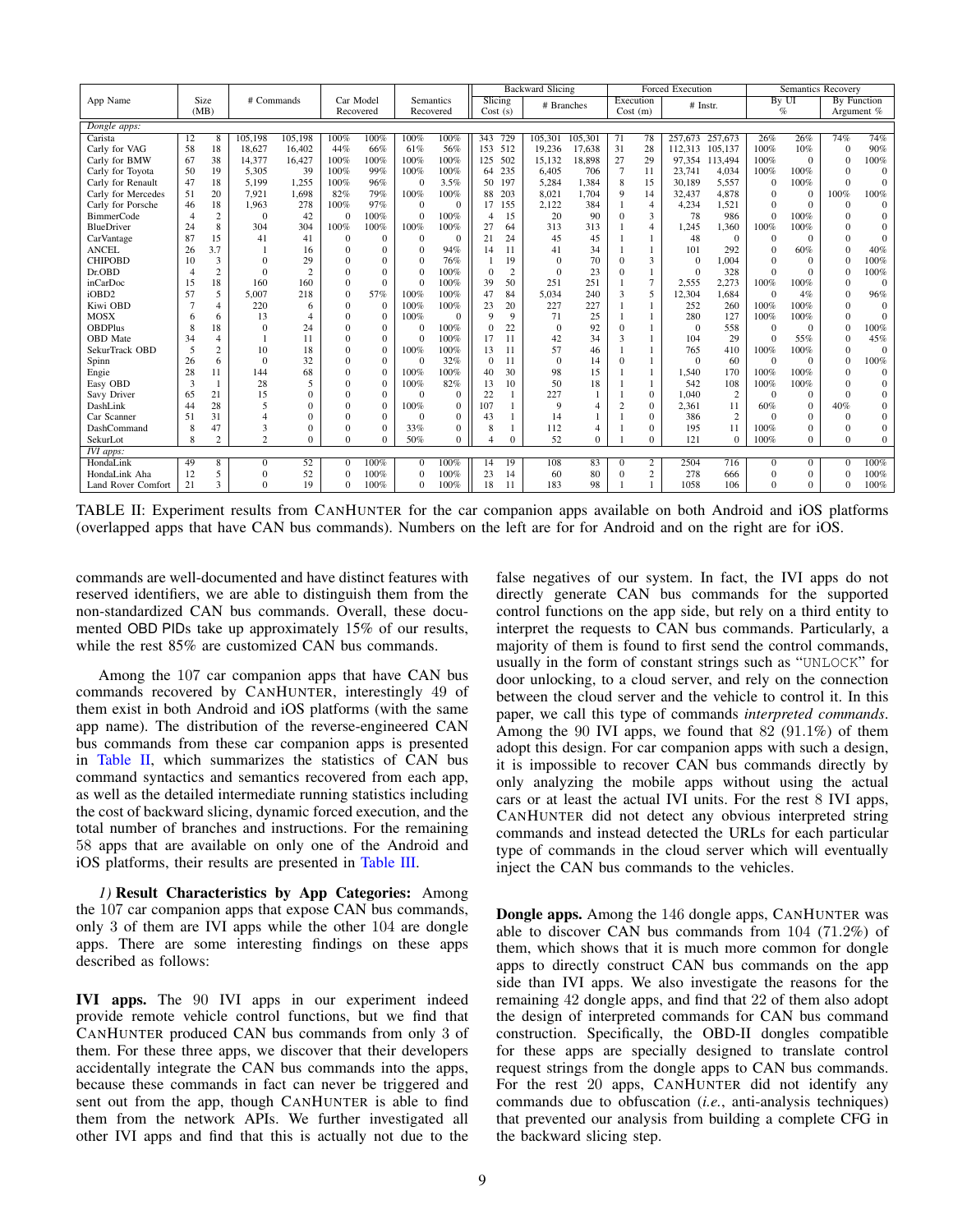<span id="page-9-0"></span>

|                               |                |                |                                  |                  |                  | <b>Backward Slicing</b> | <b>Forced Execution</b> |                  |                                  | Semantics Recovery |
|-------------------------------|----------------|----------------|----------------------------------|------------------|------------------|-------------------------|-------------------------|------------------|----------------------------------|--------------------|
| App Name                      | Size (MB)      | #Commands      | Car Model                        | Semantics        | Slicing          | # Branches              | Execution               | # Instr.         | By UI                            | By Function        |
|                               |                |                | Recovered                        | Recovered        | Cost(s)          |                         | Cost(m)                 |                  | $\%$                             | Argument %         |
| Android apps:                 |                |                |                                  |                  |                  |                         |                         |                  |                                  |                    |
| Obd Harry Scan                | 5              | 141            | $\bf{0}$                         | 100%             | 19.3             | 54                      | 0.13                    | 482              | 100%                             | $\overline{0}$     |
| WEG Motor Scan                | 12             | 105            | $\boldsymbol{0}$                 | 100%             | 14.41            | 244                     | 0.73                    | 2,638            | 100%                             | $\boldsymbol{0}$   |
| Dr. Prius / Dr. Hybrid        | $\overline{c}$ | 31             | $\mathbf{0}$                     | 100%             | 17.65            | 170                     | 3.00                    | 10,798           | $\overline{0}$                   | 100%               |
| AlfaOBD Demo                  | 32             | 27             | $\mathbf{0}$                     | $\mathbf{0}$     | 211.12           | 269                     | 1.13                    | 4,058            | $\mathbf{0}$                     | $\mathbf{0}$       |
| Zyme Pro                      | 15             | 12             | $\boldsymbol{0}$                 | 66.7%            | 20.51            | 56                      | 0.06                    | 227              | 100%                             | $\boldsymbol{0}$   |
| <b>OBDmax</b>                 | 6              | 12             | $\mathbf{0}$                     | 25%              | 20.4             | 199                     | 0.17                    | 596              | 100%                             | $\mathbf{0}$       |
| OBD2 Scaner                   | 6              | 9              | $\boldsymbol{0}$                 | $\mathbf{0}$     | 20.68            | 84                      | 0.17                    | 604              | $\mathbf{0}$                     | $\boldsymbol{0}$   |
| Vyncs                         | 24             | 8              | $\mathbf{0}$                     | $\mathbf{0}$     | 35.28            | 229                     | 0.38                    | 1,350            | $\mathbf{0}$                     | $\mathbf{0}$       |
| Torque Lite                   | 6              | 8              | $\mathbf{0}$                     | 100%             | 14.94            | 147                     | 0.13                    | 470              | 100%                             | $\mathbf{0}$       |
| StarLine                      | 25             | 8              | $\mathbf{0}$                     | 100%             | 34.51            | 141                     | 1.55                    | 5,587            | 100%                             | $\mathbf{0}$       |
| <b>OBD ECU Access Tester</b>  | 0.3            | $\overline{7}$ | $\bf{0}$                         | 100%             | 0.9              | 14                      | 0.02                    | 69               | 100%                             | $\boldsymbol{0}$   |
| CarSys Scan                   | $\overline{4}$ | 6              | $\boldsymbol{0}$                 | 16.67%           | 25.86            | 67                      | 0.04                    | 161              | 100%                             | $\boldsymbol{0}$   |
| Obd Arny                      | 3              | 5              | $\mathbf{0}$                     | $\mathbf{0}$     | 15.65            | 60                      | 0.1                     | 367              | $\overline{0}$                   | $\boldsymbol{0}$   |
| OBD Boy                       | 5              | 5              | $\boldsymbol{0}$                 | $\mathbf{0}$     | 20.43            | 52                      | 0.09                    | 334              | $\boldsymbol{0}$                 | $\boldsymbol{0}$   |
| Best Top NH OBD II 2018       | 15             | 5              | $\mathbf{0}$                     | 20%              | 8.1              | 35                      | 0.06                    | 231              | 100%                             | $\mathbf{0}$       |
| <b>GPS7 CLIENTE2</b>          | $\overline{7}$ | $\overline{4}$ | $\mathbf{0}$                     | $\mathbf{0}$     | 5.56             | 28                      | 0.05                    | 162              | $\boldsymbol{0}$                 | $\boldsymbol{0}$   |
| Auto Agent                    | 31             | $\overline{4}$ | $\mathbf{0}$                     | $\mathbf{0}$     | 21.7             | 375                     | 1.34                    | 4,826            | $\mathbf{0}$                     | $\boldsymbol{0}$   |
| FAPlite Citroen/Peugeot OBD2  | 3              | $\overline{4}$ | $\mathbf{0}$                     | $\mathbf{0}$     | 16.54            | 72                      | 0.07                    | 254              | $\boldsymbol{0}$                 | $\boldsymbol{0}$   |
| RYKA GPS Track                | $\overline{4}$ | $\overline{4}$ | $\mathbf{0}$                     | $\mathbf{0}$     | 9.75             | 66                      | 0.04                    | 157              | $\mathbf{0}$                     | $\mathbf{0}$       |
| MotorData OBD Car Diagnostics | 10             | $\overline{4}$ | $\mathbf{0}$                     | $\mathbf{0}$     | 8.11             | 22                      | 0.04                    | 146              | $\mathbf{0}$                     | $\mathbf{0}$       |
| Clear And Go                  | $\overline{4}$ | $\overline{4}$ | $\mathbf{0}$                     | $\mathbf{0}$     | 20.33            | 35                      | 0.06                    | 233              | $\mathbf{0}$                     | $\mathbf{0}$       |
| <b>OBD</b> Driver Free        | 3              | $\overline{4}$ | $\mathbf{0}$                     | $\mathbf{0}$     | 13.88            | 150                     | 0.81                    | 2,908            | $\mathbf{0}$                     | $\boldsymbol{0}$   |
| <b>OBD II SYSTEM</b>          | 15             | $\overline{4}$ | $\mathbf{0}$                     | $\overline{0}$   | 8.75             | 26                      | 0.03                    | 119              | $\mathbf{0}$                     | $\mathbf{0}$       |
| <b>OBDeleven PRO</b>          | 25             | $\overline{4}$ | $\boldsymbol{0}$                 | $\boldsymbol{0}$ | 25.41            | 75                      | 0.11                    | 405              | $\boldsymbol{0}$                 | $\boldsymbol{0}$   |
| OBD JScan                     | 38             | $\overline{4}$ | $\mathbf{0}$                     | $\boldsymbol{0}$ | 11.36            | 74                      | 0.11                    | 411              | $\boldsymbol{0}$                 | $\boldsymbol{0}$   |
| ChevroSys Scan Free           | $\overline{4}$ | $\overline{4}$ | $\mathbf{0}$                     | $\mathbf{0}$     | 52.52            | 17                      | 0.04                    | 136              | $\mathbf{0}$                     | $\mathbf{0}$       |
| PHEV Watchdog                 | 5              | $\overline{4}$ | $\boldsymbol{0}$                 | $\boldsymbol{0}$ | 15.95            | 93                      | 0.1                     | 354              | $\boldsymbol{0}$                 | $\boldsymbol{0}$   |
| <b>OBD</b> Codes              | $\overline{4}$ | $\overline{4}$ | $\mathbf{0}$                     | $\mathbf{0}$     | 8.32             | 65                      | 0.05                    | 175              | $\mathbf{0}$                     | $\mathbf{0}$       |
| Volvo Penta Easy Connect      | 37             | $\overline{4}$ | 100%                             | $\mathbf{0}$     | 15.96            | 74                      | 0.09                    | 335              | $\boldsymbol{0}$                 | $\boldsymbol{0}$   |
| AutoNiveau                    | 1              | $\overline{2}$ | $\mathbf{0}$                     | 100%             | 4.64             | $\overline{7}$          | 0.11                    | 386              | $\boldsymbol{0}$                 | 100%               |
| Bosch Mobile Scan             | 45             | $\mathbf{1}$   | $\mathbf{0}$                     | $\mathbf{0}$     | 8.69             | 75                      | 0.16                    | 583              | $\mathbf{0}$                     | $\mathbf{0}$       |
| Piston                        | $\overline{2}$ | $\mathbf{1}$   | $\mathbf{0}$                     | $\mathbf{0}$     | 6.07             | 8                       | 0.01                    | 30               | $\mathbf{0}$                     | $\mathbf{0}$       |
| U-Scan                        | 44             | 1              | $\boldsymbol{0}$                 | $\boldsymbol{0}$ | 7.4              | 43                      | 0.1                     | 365              | $\boldsymbol{0}$                 | $\boldsymbol{0}$   |
| UltraGauge                    | $\overline{4}$ | 1              | $\Omega$                         | $\mathbf{0}$     | 5.11             | 45                      | 0.18                    | 651              | $\theta$                         | $\mathbf{0}$       |
| Garage Pro                    | 10             | $\mathbf{1}$   | $\mathbf{0}$                     | $\mathbf{0}$     | 20.51            | 56                      | 0.06                    | 227              | $\mathbf{0}$                     | $\mathbf{0}$       |
| Fuel Economy for Torque Pro   | 6              | 1              | $\boldsymbol{0}$                 | $\boldsymbol{0}$ | 20.74            | 118                     | 0.47                    | 1,709            | $\boldsymbol{0}$                 | $\boldsymbol{0}$   |
| iOS apps:                     |                |                |                                  |                  |                  |                         |                         |                  |                                  |                    |
| Carly for Partners            | 35             | 809            | 89%                              | 100%             | 297.48           | 1,858                   | 20.82                   | 7,495            | 100%                             | $\overline{0}$     |
| Car2Mobile                    | $\overline{2}$ | 2              | $\mathbf{0}$                     | 100%             | 0.42             | $\overline{4}$          | 0.53                    | 12               | 100%                             | $\mathbf{0}$       |
| DrivePro OBD                  | $\tau$         | 160            | $\boldsymbol{0}$                 | 100%             | 17.33            | 245                     | 3.28                    | 1,020            | $\boldsymbol{0}$                 | 100%               |
| ForScan Viewer                | $\mathbf{2}$   | 512            | 100%                             | $\mathbf{0}$     | 80.97            | 255                     | 6.2                     | 2,350            | $\mathbf{0}$                     | $\mathbf{0}$       |
| FourStroke                    | $\mathbf{1}$   | 47             | $\theta$                         | 100%             | 2.35             | 16                      | 2.58                    | 993              | 100%                             | $\boldsymbol{0}$   |
| Gauged                        | $\overline{c}$ | 25             | $\mathbf{0}$                     | 100%             | 8.46             | 26                      | 2.85                    | 1,068            | 100%                             | $\mathbf{0}$       |
| Konnwei OBD                   | 1              | 16             | $\mathbf{0}$                     | 94%              | 8.32             | 43                      | 1.4                     | 533              | $\mathbf{0}$                     | 100%               |
| Leagend OBD                   | 3              | 28             | $\mathbf{0}$                     | 79%              | 14.71            | 116                     | 4.11                    | 1,580            | $\mathbf{0}$                     | 100%               |
| Mini OBD II                   | 3              | 52             | $\mathbf{0}$                     | 100%             | 11.72            | 50                      | 0.82                    | 312              | 100%                             | $\mathbf{0}$       |
| Smart Connect                 | $\overline{4}$ | 16             | $\boldsymbol{0}$                 | 63%              | 1.7              | 8                       | 0.34                    | 126              | $\boldsymbol{0}$                 | 100%               |
| Smart OBD                     | 3              | $\overline{c}$ | $\boldsymbol{0}$                 | 100%             | 29.72            | 36                      | 1.15                    | 440              | 100%                             | $\mathbf{0}$       |
| Zhinengpeijia                 | 6              | 22             | $\mathbf{0}$                     | 86%              | 19.45            | 218                     | 5.63                    | 2,194            | $\boldsymbol{0}$                 | 100%               |
| V                             | 1              | 9              | $\mathbf{0}$                     | 56%              | 10.7             | 39                      | 0.85                    | 333              | $\mathbf{0}$                     | 100%               |
| <b>OBD</b> Fusion             | 49             | $\overline{2}$ | $\boldsymbol{0}$                 | $\mathbf{0}$     | 0.27             | 3                       | 0.01                    | 6                | $\boldsymbol{0}$                 | $\boldsymbol{0}$   |
| MaxiAp200                     | 183            | 495            | $\Omega$                         | 13%              | 675.78           | 8,972                   | 24.78                   | 74,589           | $\mathbf{0}$                     | 100%               |
| Diag-Asia                     | 41             | 322            | $\mathbf{0}$                     | 13%              | 228.15           | 4,325                   | 9.20                    | 30,374           | $\boldsymbol{0}$                 | 100%               |
| Diag-China                    | 163            | 585            | $\mathbf{0}$                     | 4%               | 609.73           | 7,522                   | 20.91                   | 64,815           | $\boldsymbol{0}$                 | 100%               |
| MaxiAp                        | 6<br>194       | 49<br>788      | $\mathbf{0}$<br>$\mathbf{0}$     | 8%               | 229.88           | 3,285                   | 8.30                    | 24,893           | $\mathbf{0}$<br>$\mathbf{0}$     | 100%               |
| Diag-Europe                   |                |                |                                  | 14%              | 772.64           | 9,234                   | 21.42                   | 83,545           |                                  | 100%               |
| Diag-VW                       | 182<br>119     | 201<br>42      | $\boldsymbol{0}$<br>$\mathbf{0}$ | 23%<br>24%       | 470.02<br>405.55 | 7,132                   | 20.45                   | 65,438           | $\boldsymbol{0}$<br>$\mathbf{0}$ | 100%<br>100%       |
| Auto Diag<br>Diag-USA         | 123            | 313            | $\mathbf{0}$                     | 2%               | 417.32           | 5,132<br>5,756          | 11.76<br>13.65          | 43,420<br>48,576 | $\mathbf{0}$                     | 100%               |
|                               |                |                |                                  |                  |                  |                         |                         |                  |                                  |                    |

TABLE III: The experiment result for the remaining car companion apps in addition to those in [Table II.](#page-8-0)

*2)* Result Characteristics by Car Models: Overall, CAN-HUNTER recovered car model information of 161, 819 (88.6%) CAN bus commands, covering over 360 car models from 21 car makers. The distribution of the commands over part of the car makers and models are shown in [Table IV.](#page-10-0) As shown, the reverse engineered results cover most of the popular car makers and models today such as Audi A4, Toyota Corolla, Honda Civic, *etc.*

*3)* Result Characteristics by Semantics: In total, CAN-HUNTER successfully recovered the related semantics of 157, 296 (86.1%) commands. We manually interpreted and categorized them and found 3, 439 different kinds of semantics. Among them, 1,309 command semantics are for vehicle control while the remaining are for diagnosis. In [Table V,](#page-10-1) we show part of the semantics associated with the top number of recovered commands along with their semantics categories. Typical examples for control semantics are locking doors, sounding horns. Typical examples for diagnosis semantics are reading parameters from the vehicle such as speed, temperature, voltage, *etc.*, which enable users to monitor the status of their cars.

<span id="page-9-1"></span>*4)* Additional Commands: Since the target APIs are lowlevel network programming interfaces, the reverse engineering capability of CANHUNTER is not limited to CAN bus commands but all communication data sent from car companion apps to the vehicles or clouds. In particular, we find that in our results CANHUNTER also discovered 41 unique AT commands from the dongle apps and 267 interpreted commands from the IVI apps, which are presented in [Table X](#page-15-16) and [Table XI](#page-16-0) in Appendix. Note that these commands can be easily distinguished from the CAN bus commands due to the significant differences of the structure and format. Specifically, AT commands are used for configuring the ELM interface of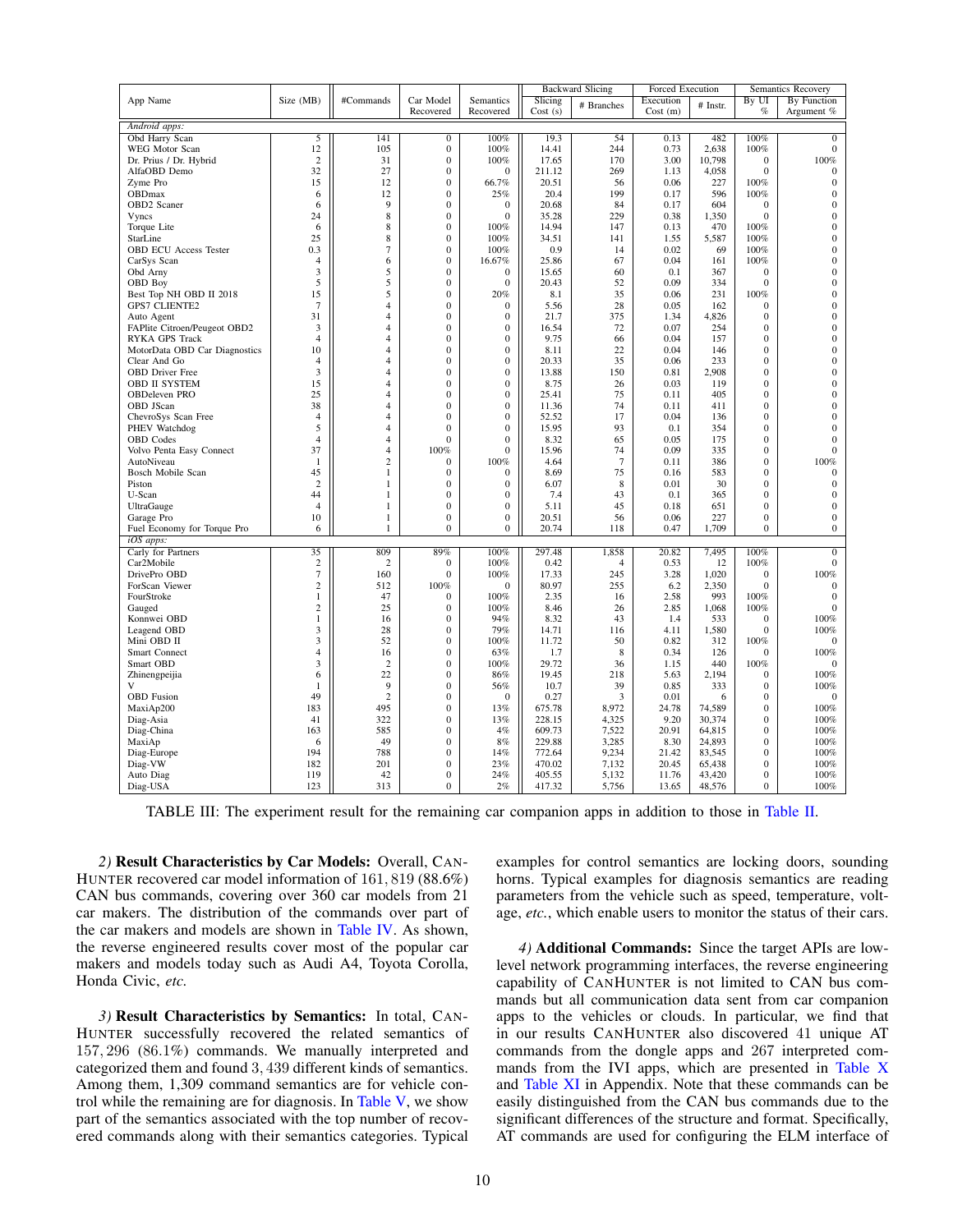<span id="page-10-0"></span>

| Car Maker   | # Commands | Car Model                                   |
|-------------|------------|---------------------------------------------|
| Audi        | 51,517     | A3, A4, A5, A6, A7, A8, Q3, Q5, Q7, S3, S4  |
| Volkswagon  | 44.504     | Cabrio, Corrado, Caddy, Gol, Golf, Jetta,   |
|             |            | Lupo, New Bettle, Passat, Polo, Santana,    |
|             |            | Transporter, Octavia, Kombi, Roomster       |
| Skoda       | 11,009     | Citigo, Fabia, Rapid, Superb, Yeti          |
| Toyota      | 9,030      | Auris, Avensis, Camry, Corolla, Prius, RAV4 |
| <b>BMW</b>  | 8,963      | Series 1, 3, 5, M5, X5                      |
| Seat        | 8,277      | Ibiza, Leon, Altea, Mii, Toledo, Arosa      |
| Mercedes    | 7.247      | Benz                                        |
| Lexus       | 6,087      | CT200, ES350, GS350, GX460, RX450, IS460    |
| Renault     | 5,025      | Cilo, Megane2                               |
| Porsche     | 2,326      | 987FL, 997, 996, Cayman                     |
| MINI        | 2,118      | Clubman, Cooper                             |
| Scion       | 570        | <b>FRS</b>                                  |
| Chevrolet   | 198        | Lagunall                                    |
| Subaru      | 159        | Brz                                         |
| Honda       | 104        | Civic                                       |
| Bently      | 60         | Arnage, Azure, Brooklands                   |
| Lincoln     | 52         | Continental                                 |
| Ford        | 26         | Galaxy                                      |
| Lamborghini | 20         | Gallardo                                    |

TABLE IV: Distribution of reverse-engineered CAN Bus commands over part of car makers.

<span id="page-10-1"></span>

| <b>Semantics</b>                  | # Commands | Category  |
|-----------------------------------|------------|-----------|
| Engine speed                      | 460        | Diagnosis |
| Coolant temperature               | 281        | Diagnosis |
| Throttle angle                    | 256        | Diagnosis |
| Oil temperature                   | 176        | Diagnosis |
| Engine load                       | 134        | Diagnosis |
| Boost pressure actual value       | 133        | Diagnosis |
| Motor temperature                 | 123        | Diagnosis |
| Battery voltage                   | 119        | Diagnosis |
| Comfort function remote incl roof | 77         | Control   |
| Comfort function key              | 73         | Control   |
| Single door lock remote           | 60         | Control   |
| Blink on unlock key               | 42         | Control   |
| Sound on remote lock volume       | 40         | Control   |
| Blink on lock                     | 37         | Control   |
| Auto unlock when moving           | 27         | Control   |
| Marker lights when unlock         | 24         | Control   |

TABLE V: Distribution of reverse-engineered CAN Bus commands over part of command semantics.

OBD-II dongles [\[10\]](#page-14-31), which are sent through the Bluetooth or socket interfaces to the dongles. The other type is the interpreted commands from the IVI apps mentioned in §[VI-B1.](#page-8-1) These commands are often interpreted into decimal values or human-understandable strings, and are either pushed to the remote cloud server or to the vehicle.

## <span id="page-10-2"></span>*C. Correctness Evaluation*

To evaluate the effectiveness of CANHUNTER, we need to validate the correctness of the CAN bus commands recovered from our experiments. However, due to the high difficulty in obtaining the ground truth (*i.e.*, the publicly known and validated CAN bus commands), performing a comprehensive correctness validation is very challenging for two reasons. First, it is almost impossible to solely use real cars to validate all these commands since it is both inefficient and costly. Second, as introduced in  $\S$ [II,](#page-1-0) car manufactures and third-party developers treat CAN bus commands confidential and never post any of them in public documents.

Nevertheless, in this paper we tried our best to evaluate the effectiveness from three sources: public resources, cross validation, and real car tests. This allows us to successfully validate 130,011 (71.2%) command syntactics as well as 128,298 (70.3%) command semantics. To summarize, in crossplatform and cross-app validation, we observe *no inconsistency* in command syntactics and semantics. From public resources and real-car testing, we discover no false positive in syntactics recovery and only *3 (1.2%)* false positives in semantics recovery among the 241 manually validated CAN bus commands. Though there are 3 false positives found in the semantic validation, we have confirmed that they are due to programmer mistakes instead of the design or implementation of CANHUNTER (detailed later).

Evaluation criteria and threats to validity. Since the commands across car models are often quite different, we only compare those of the same model. There are three means to evaluate our results: (1) public resources, (2) cross-app and cross-platform validation, and (3) real-car testing. The syntactics is validated by comparing the hexadecimal values of the commands. As for the semantic validation, we compare the extracted semantics strings and thus manual validation is also needed since the comparison is at natural language level.

We have to note that our cross-app and cross-platform validation assumes developers never make the same mistakes of the corresponding CAN bus commands in both apps or both platforms, though it is very unlikely that such mistakes could happen. Similarly, we assume the public available CAN bus commands are also truly validated.

(1) Public resources. While CAN bus commands are confidential, we find that some of them are still publicly available, *e.g.*, posted at car hacking forums, but scattered all over the Internet. We tried our best to search for the ground truths from online forums and documents (*e.g.*, [\[18\]](#page-14-32) [\[5\]](#page-14-33) [\[9\]](#page-14-34) [\[11\]](#page-14-35) [\[16\]](#page-14-19)), and picked the commands that are validated by car hackers or researchers through real-car testing. In addition, we also checked the source code of 3 open-sourced self-driving car platforms: ApolloAuto, Autoware, and Openpilot, which may also have CAN bus commands. Among them, we find matched CAN bus commands from Openpilot, but not from the other two code bases since their car models do not match with the ones in our results. Eventually, we collected 69 CAN bus commands in total across 4 car models that are present in our results: Toyota Prius, Audi A3, Seat Ibiza I-Tech, and Honda Civic.

Among these 69 CAN bus commands, 38 of them can find matched syntactics with the commands uncovered in our experiment, which are listed in [Table VI.](#page-11-0) As shown, for these 38 commands, CANHUNTER is able to recover the semantics of 33 (86.84%) commands. Within these 33 commands, 30 (90.91%) have matched semantics, while the remaining 3 are false positives which are indicated by cross marks in the table. For example, for command 0x324, the correct semantics should be "Water Temperature", but our tool recovered it as "ENG\_TEMP". We went back to check the app code, and found that the semantics strings associated with these 3 CAN bus commands are indeed correctly recovered by our tool based on our semantics recovery algorithm. Thus, these false positives are actually not caused by the design or implementation of CANHUNTER, but very likely due to programmer mistakes.

(2) Cross validation. Due to the limited number of publicly available ground truth, we also attempted to evaluate the correctness of our system by checking the uncovered CAN bus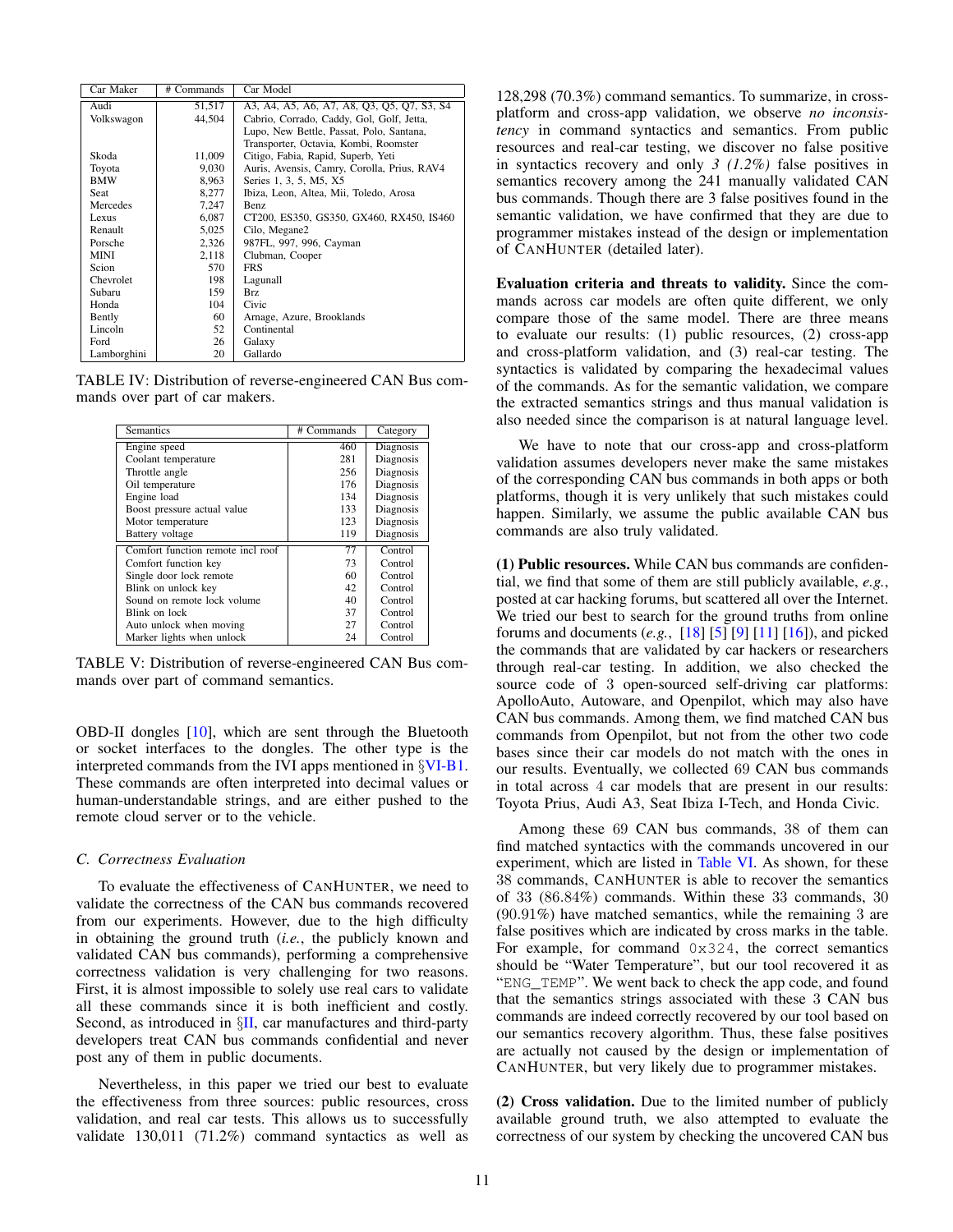<span id="page-11-0"></span>

| Car            | Syntac.        | <b>Semantics</b>       | Semantics              | Matched      |
|----------------|----------------|------------------------|------------------------|--------------|
| Model          |                | (Ground Truth)         | (Our Result)           |              |
|                | 0x727          | Transmission           | Transmission           | ✓            |
|                | 0x750          | Main Body              | MainBody               | ✓            |
|                | 0x780          | Air Bag                | Airbag                 | ✓            |
|                | 0x781          | Precrash               | preCrash               | ✓            |
|                | 0x790          | Distance Control       | Radar                  | ✓            |
|                | 0x791          | Precrash <sub>2</sub>  | preCrash 2             | ✓            |
| Toyota         | 0x7A1          | <b>Steering Assist</b> | <b>Steering Assist</b> | $\checkmark$ |
| Prius          | 0x7A2          | Park Assist            | <b>APGS</b>            | $\checkmark$ |
|                | 0x7B0          | <b>ABS</b> Brake       | <b>ABS</b>             | $\checkmark$ |
|                | 0x7C0          | Instrument             | ComboMeter             |              |
|                | 0x7C4          | Air Conditioner        | Air Conditioning       | $\checkmark$ |
|                | 0x7D0          | Navigation             | Navigation             |              |
|                | $0 \times 7E0$ | Engine Controls        | <b>ECT</b>             | $\checkmark$ |
|                | 0x7E2          | Hybrid System          | Cruise Control         | $\checkmark$ |
|                | 0x70C          | SteeringWheel          | Steering wheel         |              |
|                | 0x70A          | EPHVA14AU37            |                        |              |
|                | 0x710          | GatewLear              |                        |              |
|                | 0x712          | SteerAssisMOB          |                        |              |
|                | $0 \times 713$ | Brake1UDSCondi         | <b>ABS</b> Brake       |              |
| Audi           | 0x714          | DashBoard              | Instrument             |              |
| A <sub>3</sub> | 0x715          | Airba                  |                        |              |
|                | 0x746          | AirCondiFront          | Auto HVAC              |              |
|                | 0x773          | MUStd4CPASE            |                        |              |
|                | $0 \times 7E0$ | <b>ECM</b>             | Engine                 |              |
|                | $0 \times 7E1$ | <b>TCMDO</b>           | Transmission           |              |
|                | $0 \times 711$ | <b>ImmoUDS</b>         | Immobilizer            |              |
| Seat           | 0x713          | Brake1ESP              | <b>ABS Brakes</b>      |              |
| Ibiza          | 0x714          | KombiUDS               | Instruments            |              |
|                | $0 \times 7E0$ | <b>ECM</b>             | Engine                 | $\checkmark$ |
|                | 0x158          | Speed                  | <b>EAT TRANS SPEED</b> | ✓            |
|                | 0x17C          | Engine RPM             | <b>ENG STATUS</b>      |              |
|                | 0x188          |                        | EAT CHANGE RESF        |              |
| Honda          | 0x1A3          |                        | TM_CHANGE_RESF         |              |
| Civic          | 0x324          | Water Tempreature      | <b>ENG TEMP</b>        | Х            |
|                | 0x1A4          | <b>VSA_STATUS</b>      | VSA_WARN_STATUS_ABS    | ✓            |
|                | 0x305          | SEATBELT_STATUS        | SRS_EDR_DELTA_VMAX     | Х            |
|                | 0x35E          | <b>CAMERA MESSAGES</b> | FCM_WARN_STATUS        | Х            |
|                | 0x391          | <b>GEARBOX</b>         | CVT_ATF_CHANGE_RESF    | ✓            |

TABLE VI: Commands validated with public resources.

commands across different apps from the same or different platforms. Since the CAN bus commands are independent of the car companion apps, the command syntactics and semantics of the same car model should be consistent across different apps, which thus makes it possible to perform correctness evaluation. Although the cross validation does not directly reflect the validness of the commands, it sufficiently implies the effectiveness and generality of our system since the results come from different mobile app implementations.

Cross-platform validation. Among all car companion apps that expose CAN bus commands, 31 of them are available on both Android and iOS platforms. We compared the CAN bus commands that CANHUNTER uncovered from them, and found that 129, 266 (70.8%) commands uncovered from 15 of these apps have matched syntactics by cross comparing the hexadecimal values. In [Table VII,](#page-11-1) we show the names for these 15 apps, and the statistics for the total numbers of recovered syntactics and semantics from each platform as well as the number of matched syntactics and semantics. For the remaining 16 apps, CANHUNTER could not extract CAN bus commands from either the Android one or the iOS one, which thus prevents us from validating their results. For example, CANHUNTER found 123 CAN bus commands from the 3 IVI apps in iOS, but did not find any from their Android versions. We manually checked these 3 apps and found that this is due to different implemented logic in the app code instead of analysis inaccuracies in our system. We suspect that this is because their Android and iOS versions are developed by separate teams. Among the CAN bus command pairs with matched syntactics, we then compare the 128, 200 pairs (99.2%) where the semantics of both of the commands are recovered. In this

<span id="page-11-1"></span>

|                      | Android  |          | iOS      |          | Overlapped |          |
|----------------------|----------|----------|----------|----------|------------|----------|
| App                  | $#$ Syn. | # Sem.   | $#$ Syn. | # Sem.   | $#$ Svn.   | # Sem.   |
| <b>ANCEL</b>         |          | $\Omega$ | 16       | 15       |            | $\Omega$ |
| <b>BlueDriver</b>    | 304      | 304      | 304      | 304      | 304        | 304      |
| Carista              | 105.198  | 105,198  | 105,198  | 105,198  | 105,198    | 105,198  |
| Carly for BMW        | 14.377   | 14.377   | 16.427   | 16.427   | 13.480     | 13.480   |
| Carly for Mercedes   | 7.921    | 6,528    | 1.698    | 1.698    | 1.393      | 1.393    |
| Carly for Porsche    | 1.963    | 0        | 278      | $\Omega$ |            |          |
| Carly for Renault    | 5,199    | $\Omega$ | 1.255    | 44       | 1,058      | $\Omega$ |
| Carly for Toyota     | 5.305    | 5,266    | 39       | 39       | 39         | 39       |
| Carly for VAG        | 16.402   | 7.283    | 18.627   | 10,429   | 7.283      | 7.283    |
| CarVantage           | 41       | 41       | 41       | 41       | 41         | 41       |
| Engie                | 144      | 144      | 68       | 68       | 68         | 68       |
| inCarDoc             | 160      | 160      | 160      | 160      | 160        | 160      |
| iOBD <sub>2</sub>    | 5.007    | 5.007    | 218      | 218      | 218        | 218      |
| Kiwi OBD             | 220      | 220      | 6        | 6        | 6          | 6        |
| <b>SekurTrackOBD</b> | 10       | 10       | 18       | 18       | 10         | 10       |

TABLE VII: Statistics of overlapped CAN bus command pairs in cross-platform validation.

<span id="page-11-2"></span>

| Car model        | # Overlapped |          | App1              | App2               |  |
|------------------|--------------|----------|-------------------|--------------------|--|
|                  | Android      | iOS      |                   |                    |  |
| Audi A3          | $\Omega$     | 18       | Carly for VAG     | Carly for Partners |  |
| Audi A4          | 52           | 52       | Carista           | Carly for VAG      |  |
| Audi A6          | 22           | 22       | Carista           | Carly for VAG      |  |
| Audi A8          | $\Omega$     | 26       | Carista           | Carly for VAG      |  |
| Seat Leon        | 19           | 19       | Carista           | Carly for VAG      |  |
| Skoda Fabia      | $\Omega$     | 24       | Carista           | Carly for VAG      |  |
| VW Caddy         | $\Omega$     | 12       | Carista           | Carly for VAG      |  |
| VW Polo          | 52           | 52       | Carista           | Carly for VAG      |  |
| VW Jetta         | $\Omega$     | 46       | Carista           | Carly for Partners |  |
| <b>VW Passat</b> | $\Omega$     | 42       | Carista           | Carly for Partners |  |
| VW Golf          | $\Omega$     | 168      | Carista           | Carly for Partners |  |
| VW Touareg       | $\Omega$     | 50       | Carista           | Carly for VAG      |  |
| VW Up            | $\Omega$     | 20       | Carista           | Carly for VAG      |  |
| VW Tiguan        | 8            | $\Omega$ | Carista           | Carly for VAG      |  |
| Skoda Superb     | $\theta$     | 20       | Carista           | Carly for VAG      |  |
| Porsche Cayenne  | $\theta$     | 72       | Carly for VAG     | Carly for Partners |  |
| Toyota Prius     | 39           | 39       | Carly for Toyota  | Carista            |  |
| Toyota Camry     | 18           | $\Omega$ | Carly for Toyota  | Carista            |  |
| Toyota Corolla   | 21           | $\Omega$ | Carly for Toyota  | Carista            |  |
| Porsche          | $\Omega$     | 4        | Carly for Porsche | Carly for VAG      |  |
| Porsche          | $\Omega$     | 4        | Carly for Porsche | Carly for Partner  |  |
| <b>BMW 550i</b>  | 8            | 8        | Carly for BMW     | Carista            |  |

TABLE VIII: Statistics of overlapped CAN bus command pairs in cross-app validation.

comparison, we observed *no inconsistency*, which shows the high effectiveness of our system.

Cross-app validation. In addition to cross-platform validation, we also perform same-platform cross-app validation. Specifically, we check if there are overlapping command pairs of the same car model from different apps within the same platform (either Android or iOS). Overall, as presented in [Table VIII,](#page-11-2) we are able to find 745 CAN bus command pairs with matched syntactics, which belong to 22 car models from 6 different apps. Among them, 98 (13.2%) pairs have both commands in the pairs recovered with semantics, and *no inconsistent semantics* is observed between these pairs.

(3) Real-car testing. We also tested the uncovered CAN bus commands on the real automobiles that we can access. The two tested car models are Toyota RAV 4 2014 and Toyota Corolla 2014 and the tested app is com.prizmos.Carista which has the same set of CAN bus commands for Android and iOS. We implemented a dynamic testing framework based on Frida and Python, which hooks the target APIs described in §[V](#page-6-0) and captures the CAN bus commands sent from the app to the vehicle. In the experiment, we manually triggered all possible UI components that generate the CAN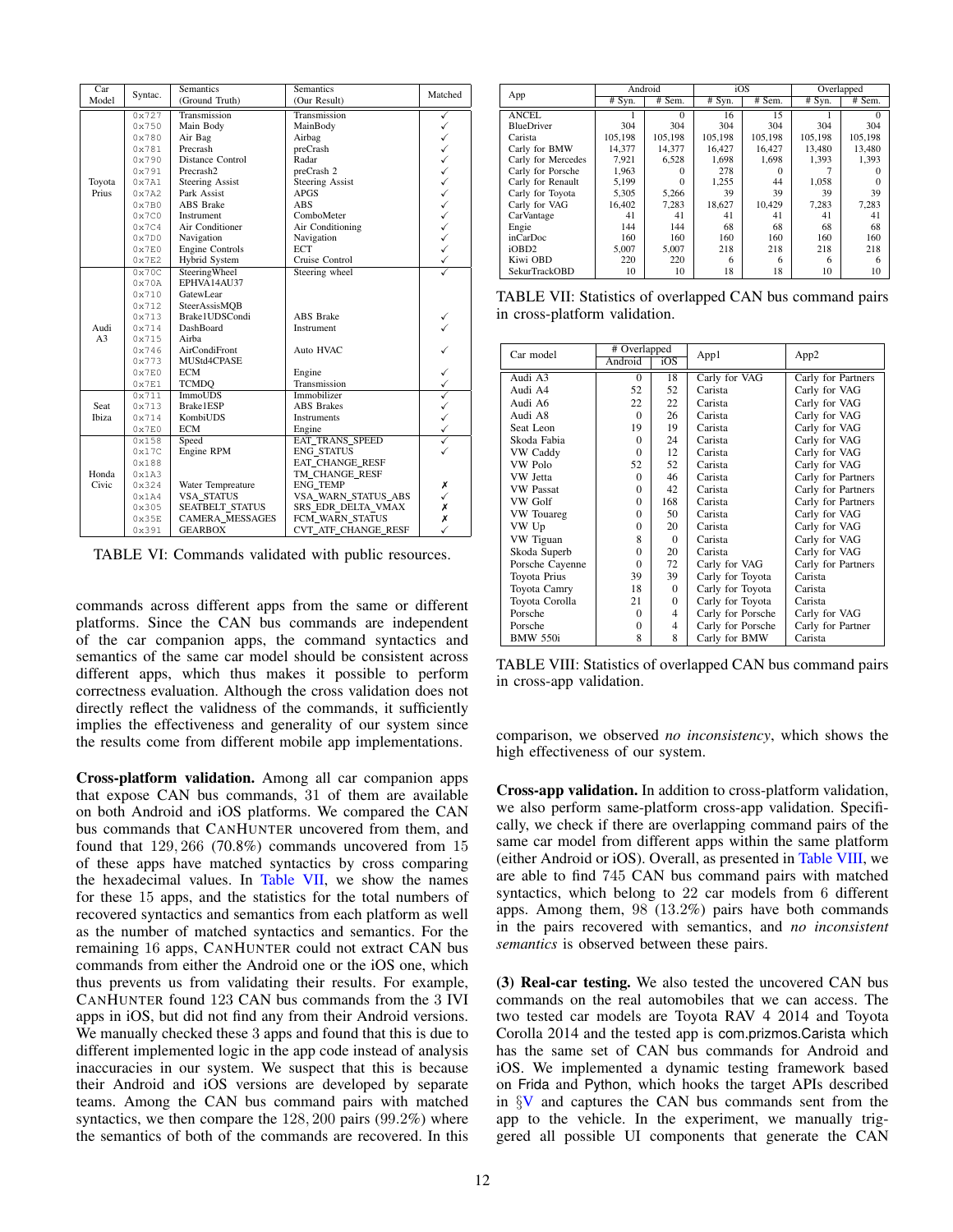<span id="page-12-1"></span>

| Command (RAV4)                            | <b>Semantics</b>                 |                                 |
|-------------------------------------------|----------------------------------|---------------------------------|
| 750  14 1A 26                             | 7501A6502                        | Wireless door locking           |
| $\ldots$ 14 92 26<br>750                  | 7509265<br>02                    | Blink turn signals              |
| 750  14 9A 06                             | 7509A45<br>02                    | Panic Function on remote        |
| 750<br>$\ldots$ 14 9A 25                  | 7509A61<br>02                    | Relock automatically            |
| 7509A26<br>00                             | 750650220                        | Beep volume                     |
| 750  14 9A 26                             | 7508A65<br>02                    | Beep when locking               |
| 7501300<br>40                             | 750<br>98 65 02                  | Warn beep when sunroof open     |
| 750  14 9A 66                             | 7509A25<br>02                    | Unlock via remote               |
| 75011<br>00 <sup>o</sup><br>60            | $750$<br>00<br>14 06             | Unlock via physical key         |
| 7501180<br>2.0                            | $750$<br>11 C0<br>2.0            | Unlock when shifting into gear  |
| $\ldots$ 11 80<br>750<br>40               | 60<br>$750$<br>11 CO             | Unlock when shifting into park  |
| 70<br>7501180                             | 70<br>750<br>$11 \quad C.0$      | Unlock when driver's door open  |
| 7503B15<br>00                             | 750<br>00 80<br>40               | Daytime running light           |
| 7503B12<br>10                             | 750<br>3B 12<br>10               | Turn on interior lights         |
| 7C0  3B A2 40                             | 3B A2 40<br>$7C0$                | Display unit (MPG)              |
| $7C0$<br>3B 74<br>A <sub>0</sub>          | 3B A7<br>C <sub>0</sub><br>$7CO$ | Seat belt warning (driver)      |
| $\ldots$ 3B A7<br>7 <sub>C</sub> 0<br>C.O | 3B A7 C0<br>$7C0$                | Seat belt warning (passenger)   |
| $7C0$<br>61 AE 40                         | $7C0$<br>2.8<br>3B A1            | Key in ignition sound           |
| 700<br>61 A7<br>C <sub>0</sub>            | 40<br>700<br>3B AF               | Lane-change signal auto flasher |
| 61 AB 00<br>$7C0$                         | 00<br>$7C0$<br>3B AB             | ECU Drive indicator zone        |
| $7C0$<br>61 AE<br>40                      | 0 <sub>0</sub><br>$7C0$<br>3B AE | Display odometer                |
| 0 <sup>0</sup><br>00 00<br>$7CC \ldots$   | 00<br>3B 81<br>$7CC \ldots$      | A/C power                       |
| $7CC$ 00 01<br>00                         | 0 <sup>0</sup><br>7CC  3B 82     | Fan Speed                       |

TABLE IX: Part of commands validated with real-car testing.

bus commands, intercepted the commands, and compared the testing results with the ones reported from CANHUNTER. In total, we obtained 88 commands from Toyota RAV4 and 84 commands from Toyota Corolla, and all of them match the command automatically discovered from CANHUNTER, which thus concretely demonstrates the effectiveness of our system. In addition, corresponding physical behaviors (*e.g.*, disabling wireless door locking) were observed on the vehicles, which also shows the validness of these commands. [Table IX](#page-12-1) presents a selected part of validated CAN bus commands (46 in total) from these two vehicles.

#### *D. Performance Evaluation*

To evaluate the system efficiency, we executed CAN-HUNTER on the 236 car companion apps in our dataset and collected the running time and intermediate results. During the experiments, we find that CANHUNTER is reliable when analyzing all the apps without any human intervention and crashes. The detailed statistics are shown in [Table II](#page-8-0) as well as [Table III](#page-9-0) and the performance results are broken down into three parts: backward slicing, dynamic forced execution, and semantics recovery. Overall, the backward slicing usually takes several minutes to complete while the dynamic forced execution costs from several minutes to hours. We have broken down the contributions of UI and function arguments to the semantics recovery results, which shows both of them are useful in the recovery process. There are some interesting findings when comparing the apps between the two platforms. For instance, we can notice that the size of the apps tend to be larger in iOS platform than that of Android (*e.g.*, the largest app in iOS is 194M whereas the largest one in Android is only 45M). Second, since there are more commands to recover in iOS apps, their analysis time usually took longer. Finally, it is interesting to notice that function argument association heuristics plays a more critical role for semantic recovery in iOS platform.

#### VII. DISCUSSIONS AND FUTURE WORK

## <span id="page-12-0"></span>*A. Root Cause and Countermeasure*

CANHUNTER has discovered a large set of CAN bus commands from mobile apps. The root cause is that CAN bus commands or their indirect mappings must exist in the app in order to achieve the desired diagnosis or remote control functionalities. Interestingly, as shown in  $\frac{\text{V}}{\text{V}}$ . the exposure level of CAN bus commands differs greatly between dongle apps and IVI apps. In particular, the developers of IVI apps tend to interpret CAN bus commands and thus do not directly integrate them in the app code, while dongle app developers tend to directly hardcode them.

We suspect that the causes of the differences between IVI and dongle apps may be two folds. First, from the design perspective, the IVI systems are far more sophisticated than OBD-II dongles. More specifically, IVI systems usually have cellular network connections and operating systems, which can enable more complicated capabilities such as interacting with a third entity (*i.e.*, the cloud). However, OBD-II dongles usually do not have cellular network and thus completely rely on the input from nearby mobile apps connected through WiFi or Bluetooth. Second, IVI systems and the corresponding IVI apps are typically well-engineered by car manufacturers who are aware of the sensitivity and safety-criticalness of their private CAN bus commands. On the contrary, the dongle apps are usually developed by third-party developers who may not be fully aware of the importance of CAN bus commands. Interestingly, we also find that a small portion of the CAN bus commands are never used in some IVI and dongle apps, since there is no UI correlation to let users trigger them. We suspect they are only for debugging and testing purposes, and thus should have been removed when the apps are released.

To prevent CAN bus commands from being reverse engineered from companion mobile apps, there are two countermeasures. First, developers can leverage interpreted commands which can only be recognized by cloud or device firmware, as demonstrated in the IVI apps. When specific functions are triggered, the interpreted commands are sent to cloud or device which will translate them into valid CAN bus commands. Therefore, reverse engineer can only obtain these manufacturespecific commands instead of the CAN bus commands. Second, anti-analysis techniques such as encryption and obfuscation can be deployed to encrypt the hardcoded CAN bus commands and obfuscate the program control flow, which increases the difficulty of reverse engineering the mobile apps.

#### *B. Limitations and Future Work*

While CANHUNTER has uncovered a significant number of CAN bus commands, it still has several limitations. First, due to the limited ground truths and resources, we are only able to validate 70% of our results. Meanwhile, a majority of the validated commands comes from the cross validation and as a result, the evaluation is possibly not 100% correct because the developers can also make mistakes. As mentioned in §[VI-C](#page-10-2) that we observe inconsistent semantics between our result and the public resources even though CANHUNTER functioned correctly. The most reliable approach for validation is testing the commands on real automobiles. In addition, false negative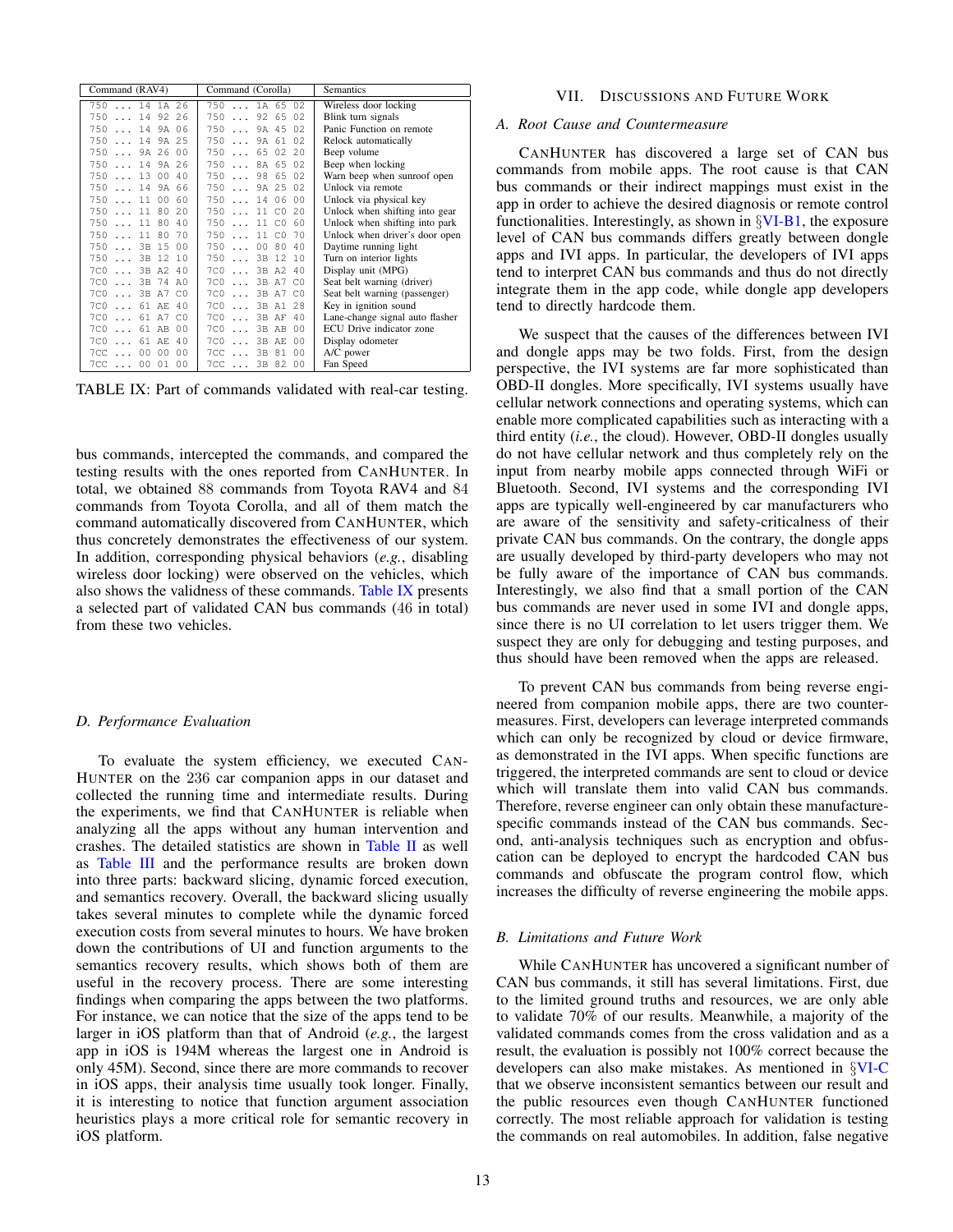may exist because CANHUNTER only focuses on the CAN bus commands that sent from the low-level network APIs.

Second, as found in  $\frac{8}{1}$ , our current implementation of CANHUNTER is not resilient to anti-analysis techniques such as control flow obfuscation, which can fail our backward slicing. Note that obfuscation is not a specific limitation of our work, and it has long been a challenge for static program analysis and reverse engineering [\[34\]](#page-14-10). Nevertheless, there also exists some deobfuscation solutions (*e.g.*, [\[23\]](#page-14-36)), which we plan to explore and integrate into CANHUNTER.

Third, CANHUNTER reported a great number of AT commands and also interpreted commands during our experiments  $(\{VI-B4)$  $(\{VI-B4)$ . Though not directly involved in the CAN bus network, they can still affect the behavior of the vehicle by interacting with cloud or OBD-II dongle, especially for the interpreted commands which are capable of unlocking the vehicle and shutting down the engine. Therefore, a further study of the security impact of these interpreted commands is worth of exploration.

Finally, we have witnessed the bloom of the IoT industry recently, and there are a great number of IoT devices having companion mobile apps such as those in smart home systems [\[55\]](#page-15-17) [\[22\]](#page-14-37) [\[61\]](#page-15-18). In order for these mobile apps to communicate with the IoT devices, various IoT protocols are designed. In particular, the car companion apps in this work can be considered a specific case of such IoT companion mobile apps, and CAN is a special type of IoT protocol and the CAN bus commands are the protocol message data that determines the function. Therefore, CANHUNTER has the potential to be extended to reverse engineer the syntactics and semantics of other IoT protocols. In addition, since CANHUNTER adopts dynamic forced execution, the analysis does not require real device connections and thus has the great potential to enable large-scale IoT companion mobile app analysis. As such, exploring the use of CANHUNTER to IoT protocol analysis with companion mobile apps is our another future work.

#### VIII. RELATED WORK

<span id="page-13-0"></span>CAN and vehicle security. CAN has been acting as an essential part of vehicle security research. Previous work has proposed many exploits to remotely control a vehicle as well as reverse engineering the CAN protocol and commands. For instance, Miller *et al.* [\[45\]](#page-15-9), Checkoway *et al.* [\[27\]](#page-14-1), and Mazloom *et al.* [\[43\]](#page-15-2) studied various possible attack surfaces such as Bluetooth, Internet, and apps, which inspires our research. Reverse engineering of CAN bus commands is also an important building block for subsequent attacks on in-vehicle systems. Previous work tried to observe the traffic inside the automotive to obtain the CAN packets and replayed them back into the CAN to attack the vehicle (*e.g.*, [\[46\]](#page-15-10) [\[51\]](#page-15-19) [\[44\]](#page-15-8) [\[38\]](#page-14-0)). Recently, there are also efforts on the defensive approaches to protect the attacks on CAN such as anomaly detection [\[28\]](#page-14-3)  $[48]$   $[49]$ , forensics measures  $[35]$  and delayed data authentication [\[49\]](#page-15-20). Compared with our work, the previous reverse engineering works on CAN are not comprehensive since each of them only focuses on one or two car models. Besides, our research is novel in that we approach the same reverse engineering problem from a completely different angle by using the car companion apps emerged in recent years.

Protocol reverse engineering and semantics recovery. Reverse engineering of CAN bus commands is a type of network protocol reverse engineering, which is a well studied area especially in desktop applications and malware. For example, Polyglot [\[26\]](#page-14-38), AutoFormat [\[40\]](#page-14-39), Discoverer [\[30\]](#page-14-40), Tupni [\[31\]](#page-14-41), and ReFormat [\[58\]](#page-15-21) use information from program executions and/or network traces to reverse engineer network protocols such as HTTP. Besides protocol syntactics, some previous work also studied the recovery of protocol semantics based on the communication traces  $[62]$ . Netzob  $[24]$ , Dispatcher  $[25]$ and ProDecoder [\[57\]](#page-15-5) combine dynamic program analysis and NLP techniques to extract semantics of protocols of interests. Compared with previous works, we have a unique problem of uncovering the CAN bus commands from highly interactive mobile apps, and we solve this problem by using dynamic forced execution to uncover the syntactics and code-level clues, *e.g.*, UI and function argument associations, to uncover the semantics.

Forced execution. Forced execution has been used to discover potential security threats since it can execute programs ignoring regular constraints and external inputs. Recently, a number of forced execution tools were built including J-Force [\[37\]](#page-14-23) for JavaScript applications, X-Force [\[50\]](#page-15-13) and Limbo [\[60\]](#page-15-4) for binaries, and Dexism [\[34\]](#page-14-10) and Forced-Path execution [\[36\]](#page-14-9) for Android apps. In these tools, they brute-force execute the program flows by ignoring conditions in order to cover all possible branches. CANHUNTER is inspired by these works, and it adopts forced execution to our particular application domain with a slicing-based forced execution, which executes only the partial instructions involved for generating the CAN bus commands.

#### IX. CONCLUSION

<span id="page-13-1"></span>We have presented CANHUNTER, the first cost-effective and automatic cross-platform reverse engineering system of CAN bus commands through analyzing only the companion mobile apps without using real cars. It features syntactic recovery of CAN bus commands using backward slicing and dynamic forced execution, and semantic recovery using UI component correlation and function argument association. A prototype of CANHUNTER for both Android and iOS platforms has been developed, and applied to test 236 car companion apps from both app markets. Evaluation results show that CANHUNTER is able to uncover 182, 619 unique CAN bus commands of 360 car models from 21 car makers, and recover the semantics of 86.1% of them. Through public resources, cross validation, as well as real car tests, we have validated the syntactics and semantics of over 70% of the recovered CAN bus commands. No inconsistency is observed in cross-platform and cross-app validation, and only 3 false positives (which are caused by mistakes from app developers, not the limitation from CANHUNTER) are discovered in semantics recovery from public resources and real-car testing. The rationale behind CANHUNTER and also the countermeasure against our reverse engineering is also discussed in the paper.

#### ACKNOWLEDGMENT

We would like to thank our shepherd Manuel Egele and also the anonymous reviewers for their helpful comments that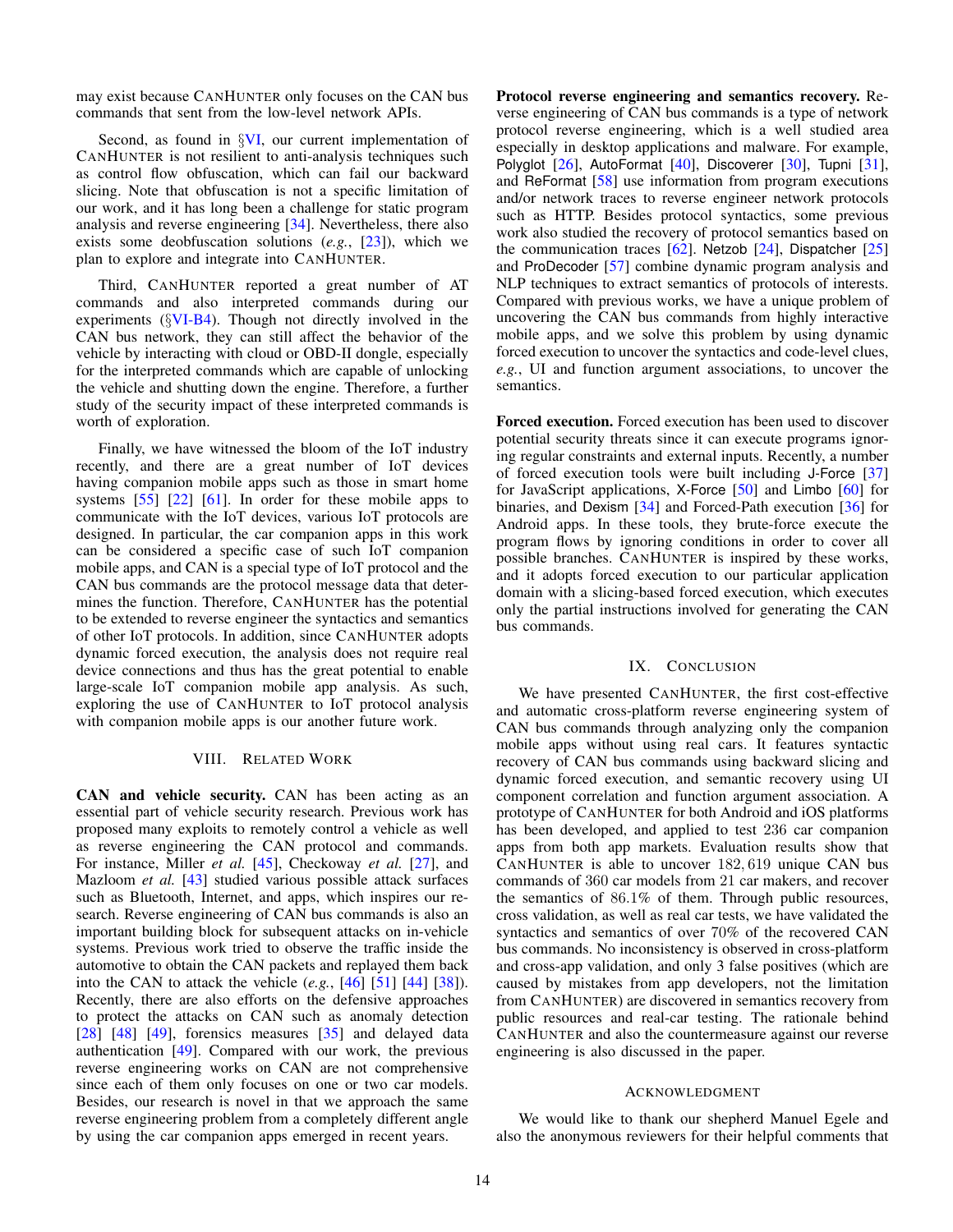have significantly improved the paper. This research was supported in part by National Science Foundation (NSF) Awards 1834215 and 1850533. Any opinions, findings, conclusions, or recommendations expressed are those of the authors and not necessarily of the NSF.

#### **REFERENCES**

- <span id="page-14-30"></span>[1] Android ndk. [https://developer](https://developer.android.com/ndk/).android.com/ndk/.
- <span id="page-14-17"></span>[2] Apolloauto/apollo: An open autonomous driving platform. [https://](https://github.com/ApolloAuto/apollo) github.[com/ApolloAuto/apollo.](https://github.com/ApolloAuto/apollo)
- <span id="page-14-27"></span>[3] Bluetooth low energy overview — android developers. [https://](https://developer.android.com/guide/topics/connectivity/bluetooth-le) developer.android.[com/guide/topics/connectivity/bluetooth-le.](https://developer.android.com/guide/topics/connectivity/bluetooth-le)
- <span id="page-14-7"></span>[4] Can bus sniffer - reverse engineering vehicle data (wireshark). https://www.csselectronics.[com/screen/page/reverse-engineering-can](https://www.csselectronics.com/screen/page/reverse-engineering-can-bus-messages-with-wireshark/language/en)[bus-messages-with-wireshark/language/en.](https://www.csselectronics.com/screen/page/reverse-engineering-can-bus-messages-with-wireshark/language/en)
- <span id="page-14-33"></span>[5] clear-mind ii: Fit3 hv(gp5)canł. [http://clear-mind-mark2](http://clear-mind-mark2.blogspot.com/2016/12/fit3-hvgp5can.html).blogspot.com/ [2016/12/fit3-hvgp5can](http://clear-mind-mark2.blogspot.com/2016/12/fit3-hvgp5can.html).html.
- <span id="page-14-26"></span>[6] Core bluetooth — apple developer documentation. [https://](https://developer.apple.com/documentation/corebluetooth) developer.apple.[com/documentation/corebluetooth.](https://developer.apple.com/documentation/corebluetooth)
- <span id="page-14-18"></span>[7] Cpfl/autoware: Open-source to self-driving. [https://github](https://github.com/CPFL/Autoware).com/CPFL/ [Autoware.](https://github.com/CPFL/Autoware)
- <span id="page-14-28"></span>[8] Cycript. [http://www](http://www.cycript.org/).cycript.org/.
- <span id="page-14-34"></span>[9] Detecting anomalies in controller area network for automobiles. http://cesg.tamu.[edu/wp-content/uploads/2012/01/VASISTHA-](http://cesg.tamu.edu/wp-content/uploads/2012/01/VASISTHA-THESIS-2017.pdf)[THESIS-2017](http://cesg.tamu.edu/wp-content/uploads/2012/01/VASISTHA-THESIS-2017.pdf).pdf.
- <span id="page-14-31"></span>[10] Elm327 obd to rs232 interpreter. https://www.[elmelectronics](https://www.elmelectronics.com/wp-content/uploads/2016/07/ELM327DS.pdf).com/wp[content/uploads/2016/07/ELM327DS](https://www.elmelectronics.com/wp-content/uploads/2016/07/ELM327DS.pdf).pdf.
- <span id="page-14-35"></span>[11] Explorative techniques and vulnerability assessment on automotive networks. https://www.politesi.polimi.[it/bitstream/10589/141804/1/2018](https://www.politesi.polimi.it/bitstream/10589/141804/1/2018_07_Calin.pdf) 07 [Calin](https://www.politesi.polimi.it/bitstream/10589/141804/1/2018_07_Calin.pdf).pdf.
- <span id="page-14-29"></span>[12] Frida a world-class dynamic instrumentation framework. [https://](https://www.frida.re/) [www](https://www.frida.re/).frida.re/.
- <span id="page-14-6"></span>[13] How to Hack a Car - A Quick Crash Course. [https:](https://medium.freecodecamp.org/hacking-cars-a-guide-tutorial-on-how-to-hack-a-car-5eafcfbbb7ec) //medium.freecodecamp.[org/hacking-cars-a-guide-tutorial-on-how](https://medium.freecodecamp.org/hacking-cars-a-guide-tutorial-on-how-to-hack-a-car-5eafcfbbb7ec)[to-hack-a-car-5eafcfbbb7ec.](https://medium.freecodecamp.org/hacking-cars-a-guide-tutorial-on-how-to-hack-a-car-5eafcfbbb7ec)
- <span id="page-14-24"></span>[14] Ida. https://www.hex-rays.[com/products/ida/.](https://www.hex-rays.com/products/ida/)
- <span id="page-14-4"></span>[15] An introduction to the can bus: How to programmatically control a car. https://news.voyage.[auto/an-introduction-to-the-can-bus-how-to](https://news.voyage.auto/an-introduction-to-the-can-bus-how-to-programmatically-control-a-car-f1b18be4f377)[programmatically-control-a-car-f1b18be4f377.](https://news.voyage.auto/an-introduction-to-the-can-bus-how-to-programmatically-control-a-car-f1b18be4f377)
- <span id="page-14-19"></span>[16] openpilot. https://github.[com/commaai/openpilot.](https://github.com/commaai/openpilot)
- <span id="page-14-15"></span>[17] Polysync/oscc: Open source car control. https://github.[com/PolySync/](https://github.com/PolySync/oscc) [oscc.](https://github.com/PolySync/oscc)
- <span id="page-14-32"></span>[18] Raspberry pi - virtual sensors for car computers. [http:](http://www.grandprixforums.com/general-grand-prix-discussion/96047-raspberry-pi-virtual-sensors-for-car-computers.html) //www.grandprixforums.[com/general-grand-prix-discussion/96047](http://www.grandprixforums.com/general-grand-prix-discussion/96047-raspberry-pi-virtual-sensors-for-car-computers.html) [raspberry-pi-virtual-sensors-for-car-computers](http://www.grandprixforums.com/general-grand-prix-discussion/96047-raspberry-pi-virtual-sensors-for-car-computers.html).html.
- <span id="page-14-25"></span>[19] Soot - a framework for analyzing and transforming java and android applications. [http://sable](http://sable.github.io/soot/).github.io/soot/.
- <span id="page-14-5"></span>[20] Vehicle reverse engineering wiki. [http://vehicle-reverse](http://vehicle-reverse-engineering.wikia.com)[engineering](http://vehicle-reverse-engineering.wikia.com).wikia.com.
- <span id="page-14-20"></span>[21] Why ford, lincoln, and lexus testers rule the self-driving roost. https://www.caranddriver.[com/news/a15344273/why-ford-lincoln-and](https://www.caranddriver.com/news/a15344273/why-ford-lincoln-and-lexus-testers-rule-the-self-driving-roost/)[lexus-testers-rule-the-self-driving-roost/.](https://www.caranddriver.com/news/a15344273/why-ford-lincoln-and-lexus-testers-rule-the-self-driving-roost/)
- <span id="page-14-37"></span>[22] Amr Alanwar, Bharathan Balaji, Yuan Tian, Shuo Yang, and Mani Srivastava. EchoSafe: Sonar-based Verifiable Interaction with Intelligent Digital Agents. In *ACM Workshop on the Internet of Safe Things (SafeThings)*, 2017.
- <span id="page-14-36"></span>[23] Richard Baumann, Mykolai Protsenko, and Tilo Müller. Anti-proguard: Towards automated deobfuscation of android apps. In *Proceedings of the 4th Workshop on Security in Highly Connected IT Systems*, pages 7–12. ACM, 2017.
- <span id="page-14-13"></span>[24] Georges Bossert, Frédéric Guihéry, and Guillaume Hiet. Towards automated protocol reverse engineering using semantic information. In *Proceedings of the 9th ACM symposium on Information, computer and communications security*, pages 51–62. ACM, 2014.
- <span id="page-14-12"></span>[25] Juan Caballero and Dawn Song. Automatic protocol reverseengineering: Message format extraction and field semantics inference. *Computer Networks*, 57(2):451–474, 2013.
- <span id="page-14-38"></span>[26] Juan Caballero, Heng Yin, Zhenkai Liang, and Dawn Song. Polyglot: Automatic extraction of protocol message format using dynamic binary analysis. In *Proceedings of the 14th ACM conference on Computer and communications security*, pages 317–329. ACM, 2007.
- <span id="page-14-1"></span>[27] Stephen Checkoway, Damon McCoy, Brian Kantor, Danny Anderson, Hovav Shacham, Stefan Savage, Karl Koscher, Alexei Czeskis, Franziska Roesner, Tadayoshi Kohno, et al. Comprehensive Experimental Analyses of Automotive Attack Surfaces. In *USENIX Security Symposium*, 2011.
- <span id="page-14-3"></span>[28] Kyong-Tak Cho and Kang G Shin. Fingerprinting Electronic Control Units for Vehicle Intrusion Detection. In *USENIX Security Symposium*, 2016.
- <span id="page-14-22"></span>[29] Shauvik Roy Choudhary, Alessandra Gorla, and Alessandro Orso. Automated test input generation for android: Are we there yet? *arXiv preprint arXiv:1503.07217*, 2015.
- <span id="page-14-40"></span>[30] Weidong Cui, Jayanthkumar Kannan, and Helen J Wang. Discoverer: Automatic protocol reverse engineering from network traces. In *USENIX Security Symposium*, pages 1–14, 2007.
- <span id="page-14-41"></span>[31] Weidong Cui, Marcus Peinado, Karl Chen, Helen J Wang, and Luis Irun-Briz. Tupni: Automatic Reverse Engineering of Input Formats. In *ACM conference on Computer and Communications Security (CCS)*, 2008.
- <span id="page-14-2"></span>[32] Roderick Currie. Hacking the can bus: basic manipulation of a modern automobile through can bus reverse engineering. *SANS Institute*, 2017.
- <span id="page-14-14"></span>[33] Marco Di Natale, Haibo Zeng, Paolo Giusto, and Arkadeb Ghosal. *Understanding and using the controller area network communication protocol: theory and practice*. Springer Science & Business Media, 2012.
- <span id="page-14-10"></span>[34] Mohamed Elsabagh, Ryan Johnson, and Angelos Stavrou. Resilient and scalable cloned app detection using forced execution and compression trees. In *2018 IEEE Conference on Dependable and Secure Computing (DSC)*, pages 1–8. IEEE, 2018.
- <span id="page-14-16"></span>[35] Tobias Hoppe, Stefan Kiltz, and Jana Dittmann. Security threats to automotive can networkspractical examples and selected short-term countermeasures. *Reliability Engineering & System Safety*, 96(1):11– 25, 2011.
- <span id="page-14-9"></span>[36] Ryan Johnson and Angelos Stavrou. Forced-path execution for android applications on x86 platforms. In *Software Security and Reliability-Companion (SERE-C), 2013 IEEE 7th International Conference on*, pages 188–197. IEEE, 2013.
- <span id="page-14-23"></span>[37] Kyungtae Kim, I Luk Kim, Chung Hwan Kim, Yonghwi Kwon, Yunhui Zheng, Xiangyu Zhang, and Dongyan Xu. J-force: Forced execution on javascript. In *Proceedings of the 26th international conference on World Wide Web*, pages 897–906. International World Wide Web Conferences Steering Committee, 2017.
- <span id="page-14-0"></span>[38] Karl Koscher, Alexei Czeskis, Franziska Roesner, Shwetak Patel, Tadayoshi Kohno, Stephen Checkoway, Damon McCoy, Brian Kantor, Danny Anderson, Hovav Shacham, et al. Experimental Security Analysis of a Modern Automobile. In *IEEE Symposium on Security and Privacy (S&P)*, 2010.
- <span id="page-14-8"></span>[39] Hyeryun Lee, Kyunghee Choi, Kihyun Chung, Jaein Kim, and Kangbin Yim. Fuzzing can packets into automobiles. In *2015 IEEE 29th International Conference on Advanced Information Networking and Applications*, pages 817–821. IEEE, 2015.
- <span id="page-14-39"></span>[40] Zhiqiang Lin, Xuxian Jiang, Dongyan Xu, and Xiangyu Zhang. Automatic protocol format reverse engineering through context-aware monitored execution. In *Proceedings of the 15th Annual Network and Distributed System Security Symposium*, San Diego, CA, February 2008.
- <span id="page-14-11"></span>[41] Zhiqiang Lin, Xiangyu Zhang, and Dongyan Xu. Automatic reverse engineering of data structures from binary execution. In *Proceedings of the 17th Annual Network and Distributed System Security Symposium (NDSS'10)*, San Diego, CA, February 2010.
- <span id="page-14-21"></span>[42] Aravind Machiry, Rohan Tahiliani, and Mayur Naik. Dynodroid: An input generation system for android apps. In *Proceedings of the 2013 9th Joint Meeting on Foundations of Software Engineering*, pages 224– 234. ACM, 2013.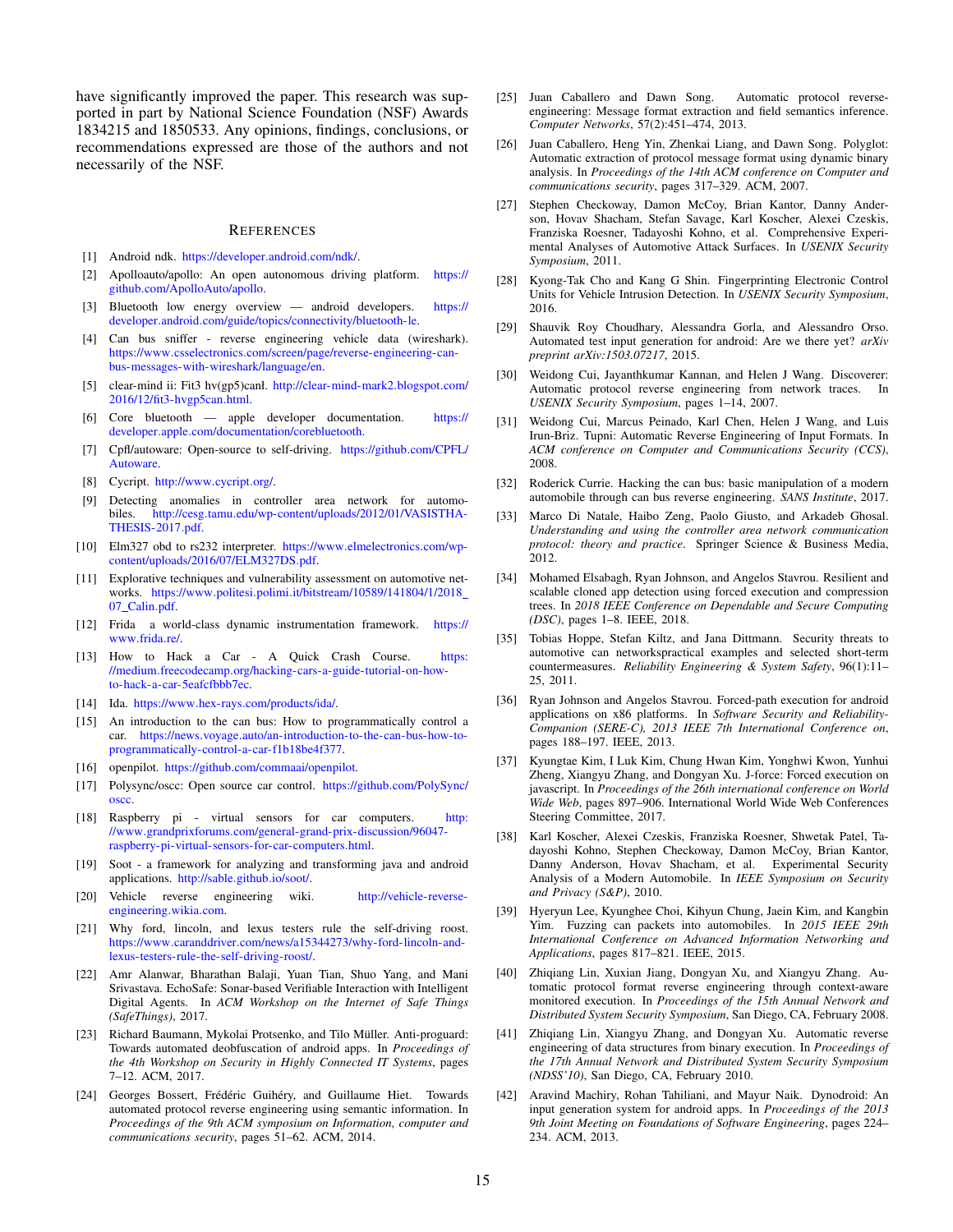- <span id="page-15-2"></span>[43] Sahar Mazloom, Mohammad Rezaeirad, Aaron Hunter, and Damon McCoy. A Security Analysis of an In-Vehicle Infotainment and App Platform. In *Usenix Workshop on Offensive Technologies (WOOT)*, 2016.
- <span id="page-15-8"></span>[44] Charlie Miller and Chris Valasek. Adventures in automotive networks and control units. *Def Con*, 21:260–264, 2013.
- <span id="page-15-9"></span>[45] Charlie Miller and Chris Valasek. A survey of remote automotive attack surfaces. *black hat USA*, 2014:94, 2014.
- <span id="page-15-10"></span>[46] Charlie Miller and Chris Valasek. Remote exploitation of an unaltered passenger vehicle. *Black Hat USA*, 2015:91, 2015.
- <span id="page-15-3"></span>[47] Michael Müter and Naim Asaj. Entropy-based Anomaly Detection for In-vehicle Networks. In *IEEE Intelligent Vehicles Symposium (IV)*, 2011.
- <span id="page-15-7"></span>[48] Michael Müter, André Groll, and Felix C Freiling. A structured approach to anomaly detection for in-vehicle networks. In *Information Assurance and Security (IAS), 2010 Sixth International Conference on*, pages 92–98. IEEE, 2010.
- <span id="page-15-20"></span>[49] Dennis K Nilsson, Ulf E Larson, and Erland Jonsson. Efficient in-vehicle delayed data authentication based on compound message authentication codes. In *Vehicular Technology Conference, 2008. VTC 2008-Fall. IEEE 68th*, pages 1–5. IEEE, 2008.
- <span id="page-15-13"></span>[50] Fei Peng, Zhui Deng, Xiangyu Zhang, Dongyan Xu, Zhiqiang Lin, and Zhendong Su. X-force: Force-executing binary programs for security applications. In *USENIX Security Symposium*, pages 829–844, 2014.
- <span id="page-15-19"></span>[51] Jason Staggs. How to hack your mini cooper: reverse engineering can messages on passenger automobiles. *Institute for Information Security*, 2013.
- <span id="page-15-1"></span>[52] Jittiwut Suwatthikul, Ross McMurran, and R Peter Jones. In-vehicle Network Level Fault Diagnostics Using Fuzzy Inference Systems. *Applied Soft Computing*, 11(4):3709–3719, 2011.
- <span id="page-15-15"></span>[53] Ashraf Tahat, Ahmad Said, Fouad Jaouni, and Waleed Qadamani. Android-based universal vehicle diagnostic and tracking system. In *2012 IEEE 16th International Symposium on Consumer Electronics*, pages 137–143. IEEE, 2012.
- <span id="page-15-14"></span>[54] Dave Jing Tian, Grant Hernandez, Joseph I Choi, Vanessa Frost, Christie Raules, Patrick Traynor, Hayawardh Vijayakumar, Lee Harrison, Amir Rahmati, Michael Grace, et al. Attention spanned: Comprehensive vulnerability analysis of {AT} commands within the android ecosystem. In *USENIX Security Symposium*, pages 273–290, 2018.
- <span id="page-15-17"></span>[55] Yuan Tian, Nan Zhang, Yueh-Hsun Lin, XiaoFeng Wang, Blase Ur, Xianzheng Guo, and Patrick Tague. Smartauth: User-Centered Authorization for the Internet of Things. In *USENIX Security Symposium*, 2017.
- <span id="page-15-0"></span>[56] Jiande Wang, Yunshan Zhou, and Quan Li. Research on Fault Diagnostic System in CVT based on UDS. *Advances in Mechanical Engineering*, 7(1):128432, 2015.
- <span id="page-15-5"></span>[57] Yipeng Wang, Xiaochun Yun, M Zubair Shafiq, Liyan Wang, Alex X Liu, Zhibin Zhang, Danfeng Yao, Yongzheng Zhang, and Li Guo. A semantics aware approach to automated reverse engineering unknown protocols. In *Network Protocols (ICNP), 2012 20th IEEE International Conference on*, pages 1–10. IEEE, 2012.
- <span id="page-15-21"></span>[58] Zhi Wang, Xuxian Jiang, Weidong Cui, Xinyuan Wang, and Mike Grace. ReFormat: Automatic Reverse Engineering of Encrypted Messages. In *European Symposium on Research in Computer Security (ESORICS)*, 2009.
- <span id="page-15-6"></span>[59] Haohuang Wen, Qi Alfred Chen, and Zhiqiang Lin. Plug-n-pwned: Comprehensive vulnerability analysis of obd-ii dongles as a new overthe-air attack surface in automotive iot. In *29th USENIX Security Symposium (USENIX Security 20)*, 2020.
- <span id="page-15-4"></span>[60] Jeffrey Wilhelm and Tzi-cker Chiueh. A forced sampled execution approach to kernel rootkit identification. In *International Workshop on Recent Advances in Intrusion Detection*, pages 219–235. Springer, 2007.
- <span id="page-15-18"></span>[61] Nan Zhang, Xianghang Mi, Xuan Feng, XiaoFeng Wang, Yuan Tian, and Feng Qian. Dangerous Skills: Understanding and Mitigating Security Risks of Voice-Controlled Third-Party Functions on Virtual Personal Assistant Systems. In *IEEE Symposium on Security and Privacy (IEEE S&P)*, 2019.
- <span id="page-15-22"></span>[62] Qingchuan Zhao, Chaoshun Zuo, Giancarlo Pellegrino, and Li Zhiqiang. Geo-locating drivers: A study of sensitive data leakage in ride-hailing

services. In *Annual Network and Distributed System Security symposium, February 2019 (NDSS 2019)*, 2019.

- <span id="page-15-11"></span>[63] Chaoshun Zuo, Zhiqiang Lin, and Yinqian Zhang. Why does your data leak? uncovering the data leakage in cloud from mobile apps. In *2019 IEEE Symposium on Security and Privacy (SP)*, pages 1296–1310. IEEE, 2019.
- <span id="page-15-12"></span>[64] Chaoshun Zuo, Haohuang Wen, Zhiqiang Lin, and Yinqian Zhang. Automatic fingerprinting of vulnerable ble iot devices with static uuids from mobile apps. In *Proceedings of the 2019 ACM SIGSAC Conference on Computer and Communications Security*, pages 1469–1483, 2019.

#### APPENDIX

The interpreted commands reported from CANHUNTER are presented in [Table XI](#page-16-0) which shows the distribution of the 267 interpreted commands with the total 41 IVI apps that adopt this design combining all duplicated ones for Android and iOS. The interpreted commands are often represented by human understandable strings (*e.g.*, UNLOCK, LOCK) and numbers (*e.g.*, 2 for unlock and 0 for flash light). In particular, we also distinguish different implementations of the IVI apps. Some of them push the commands to the cloud which forwards control messages to the automobile, while others directly send the interpreted commands to the vehicle via Wi-Fi or Bluetooth.

[Table X](#page-15-16) shows the distribution of the AT commands with the 20 dongle apps that expose them. In the experiment, we only reserve one command for each kind of syntax, and totally we have discovered 41 types of AT commands. Specifically, the AT commands are sent through Bluetooth or socket APIs for configuring the ELM327 interface [\[10\]](#page-14-31) of the OBD-II dongles. For instance, command AT AL is for restricting the number of data byte in a CAN bus message to 7 [\[10\]](#page-14-31).

<span id="page-15-16"></span>

| App                  | # Command      | The Detailed Commands |
|----------------------|----------------|-----------------------|
| Carly f. BMW         | 24             | ATE, ATH, AT FC SH    |
| Carly f. Toyota      | 23             | ATE, ATH, AT PB A     |
| Carly f. MB          | 24             | ATE, ATH, AT ST FA    |
| Carly f. VAG         | 24             | ATE, ATH, AT CEA      |
| Carly f. Partners    | 18             | ATSH, ATMX, AT ST FF  |
| Carly f. Renault     | 24             | ATE, AT FC SD, AT PB  |
| Carly f. Porsche     | 24             | ATE, AT FC SD, ATH    |
| Carista              | 17             | ATCEA, ATD, ATFSCH    |
| SekurTrack           | .5             | ATED, ATE, ATA        |
| <b>BlueDriver</b>    | 18             | ATE, ATA, ATL, ATSP   |
| Dr.ORD               | $\overline{c}$ | ATE, ATCH             |
| <b>StarLine</b>      | $\tau$         | ATE, ATA, ATH, ATCH   |
| ezOBD                | 18             | ATI, ATE, ATCRA, ATL  |
| ANCEL.               | 12             | ATI, ATE, ATRA, ATCM  |
| <b>ForScanViewer</b> | 35             | ATCEA, ATCRA, ATSH    |
| FourStroke           | 10             | ATZ, ATE, ATA, ATH    |
| Gauged               | 17             | ATED, ATD, ATP, ATZ   |
| iOBD2                | 20             | ATE, AT ST, AT CA F   |
| LeagendOBD           | 12             | ATE, ATB, ATTR, ATO   |
| Engie                | 8              | ATE, ATSC, ATI, ATST  |

TABLE X: AT commands extracted from dongle apps.